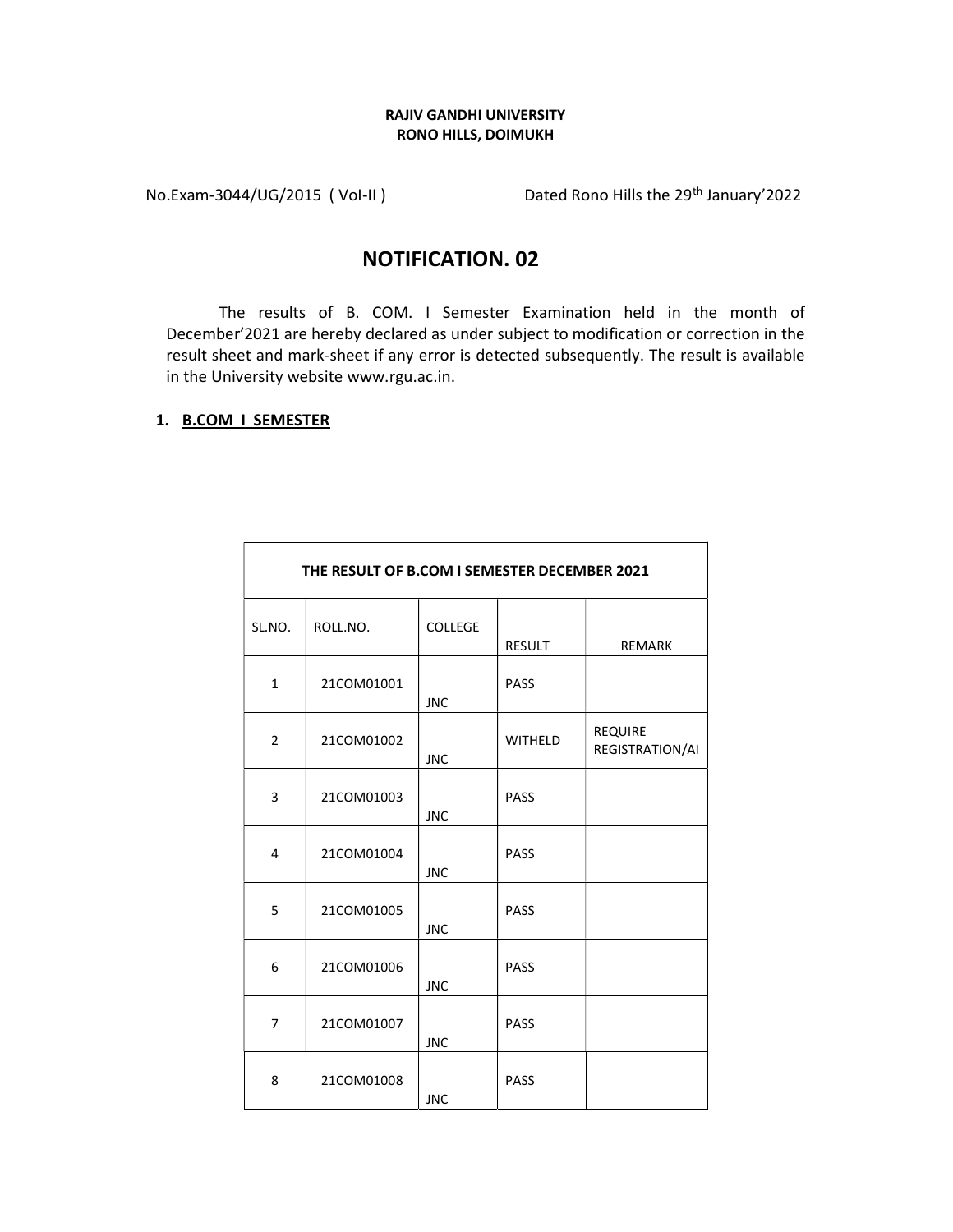| 9  | 21COM01009 | <b>JNC</b> | PASS        |             |
|----|------------|------------|-------------|-------------|
| 10 | 21COM01010 | <b>JNC</b> | <b>PASS</b> |             |
| 11 | 21COM01011 | <b>JNC</b> | <b>PASS</b> |             |
| 12 | 21COM01012 | <b>JNC</b> | <b>PASS</b> |             |
| 13 | 21COM01013 | <b>JNC</b> | <b>PASS</b> |             |
| 14 | 21COM01014 | <b>JNC</b> | <b>PASS</b> |             |
| 15 | 21COM01015 | <b>JNC</b> | PASS        |             |
| 16 | 21COM01016 | <b>JNC</b> | PASS        |             |
| 17 | 21COM01017 | <b>JNC</b> | WITHELD     | REGISTRATON |
| 18 | 21COM01018 | <b>JNC</b> | PASS        |             |
| 19 | 21COM01019 | <b>JNC</b> | PASS        |             |
| 20 | 21COM01020 | <b>JNC</b> | PASS        |             |
| 21 | 21COM01021 | <b>JNC</b> | PASS        |             |
| 22 | 21COM01022 | <b>JNC</b> | PASS        |             |
| 23 | 21COM01023 | <b>JNC</b> | PASS        |             |
| 24 | 21COM01024 | <b>JNC</b> | <b>PASS</b> |             |
| 25 | 21COM01025 | <b>JNC</b> | PASS        |             |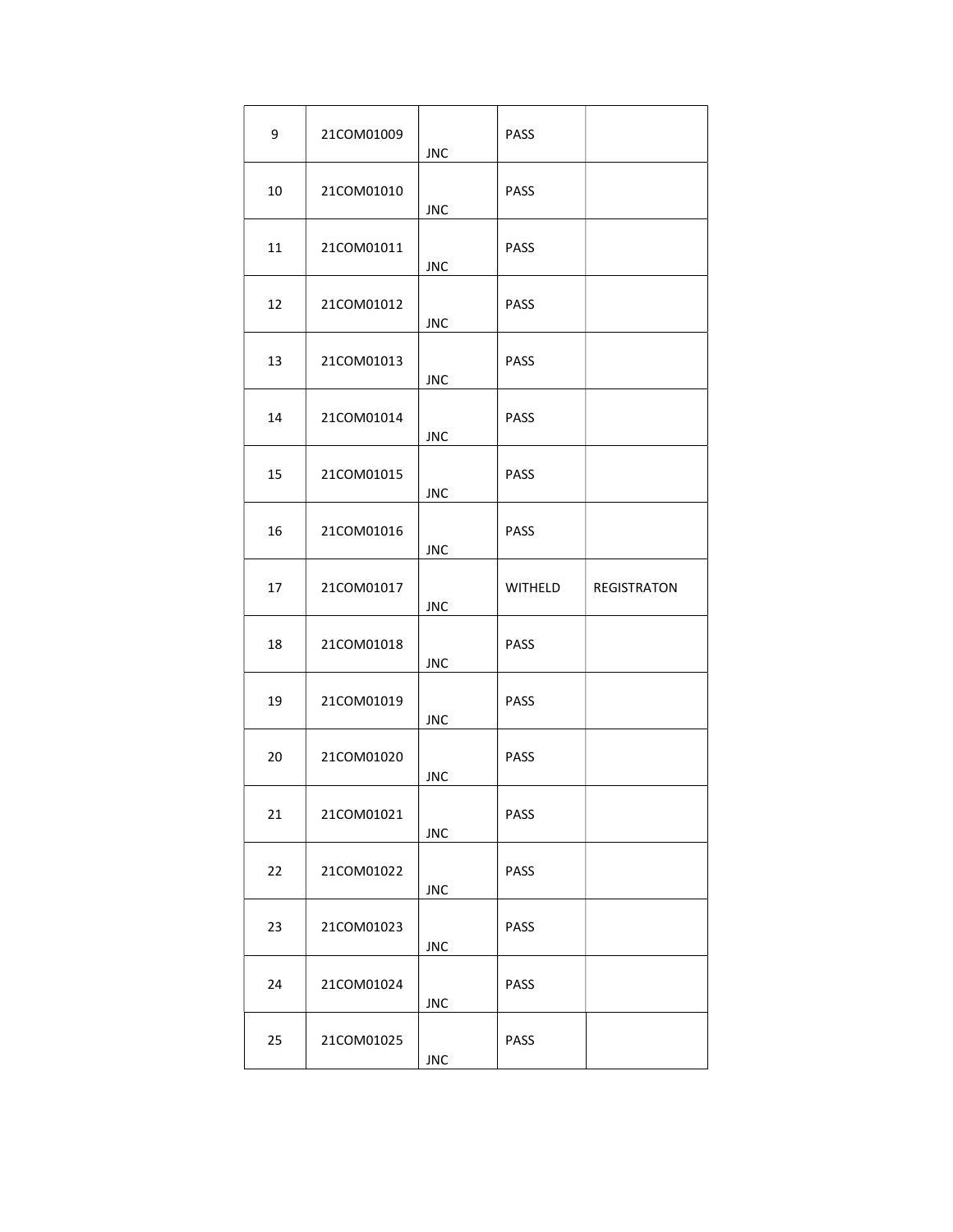| 26 | 21COM01026 | <b>JNC</b> | <b>PASS</b>    |  |
|----|------------|------------|----------------|--|
| 27 | 21COM01028 | <b>JNC</b> | <b>PASS</b>    |  |
| 28 | 21COM01029 | <b>JNC</b> | <b>PASS</b>    |  |
| 29 | 21COM01030 | <b>JNC</b> | <b>PASS</b>    |  |
| 30 | 21COM01031 | <b>JNC</b> | <b>PASS</b>    |  |
| 31 | 21COM01032 | <b>JNC</b> | <b>PASS</b>    |  |
| 32 | 21COM01033 | <b>JNC</b> | <b>WITHELD</b> |  |
| 33 | 21COM01034 | <b>JNC</b> | <b>PASS</b>    |  |
| 34 | 21COM01035 | <b>JNC</b> | <b>PASS</b>    |  |
| 35 | 21COM01036 | <b>JNC</b> | <b>PASS</b>    |  |
| 36 | 21COM01037 | <b>JNC</b> | PASS           |  |
| 37 | 21COM01038 | <b>JNC</b> | <b>PASS</b>    |  |
| 38 | 21COM01040 | <b>JNC</b> | PASS           |  |
| 39 | 21COM01041 | <b>JNC</b> | PASS           |  |
| 40 | 21COM01042 | <b>JNC</b> | PASS           |  |
| 41 | 21COM01043 | <b>JNC</b> | <b>PASS</b>    |  |
| 42 | 21COM01044 | <b>JNC</b> | PASS           |  |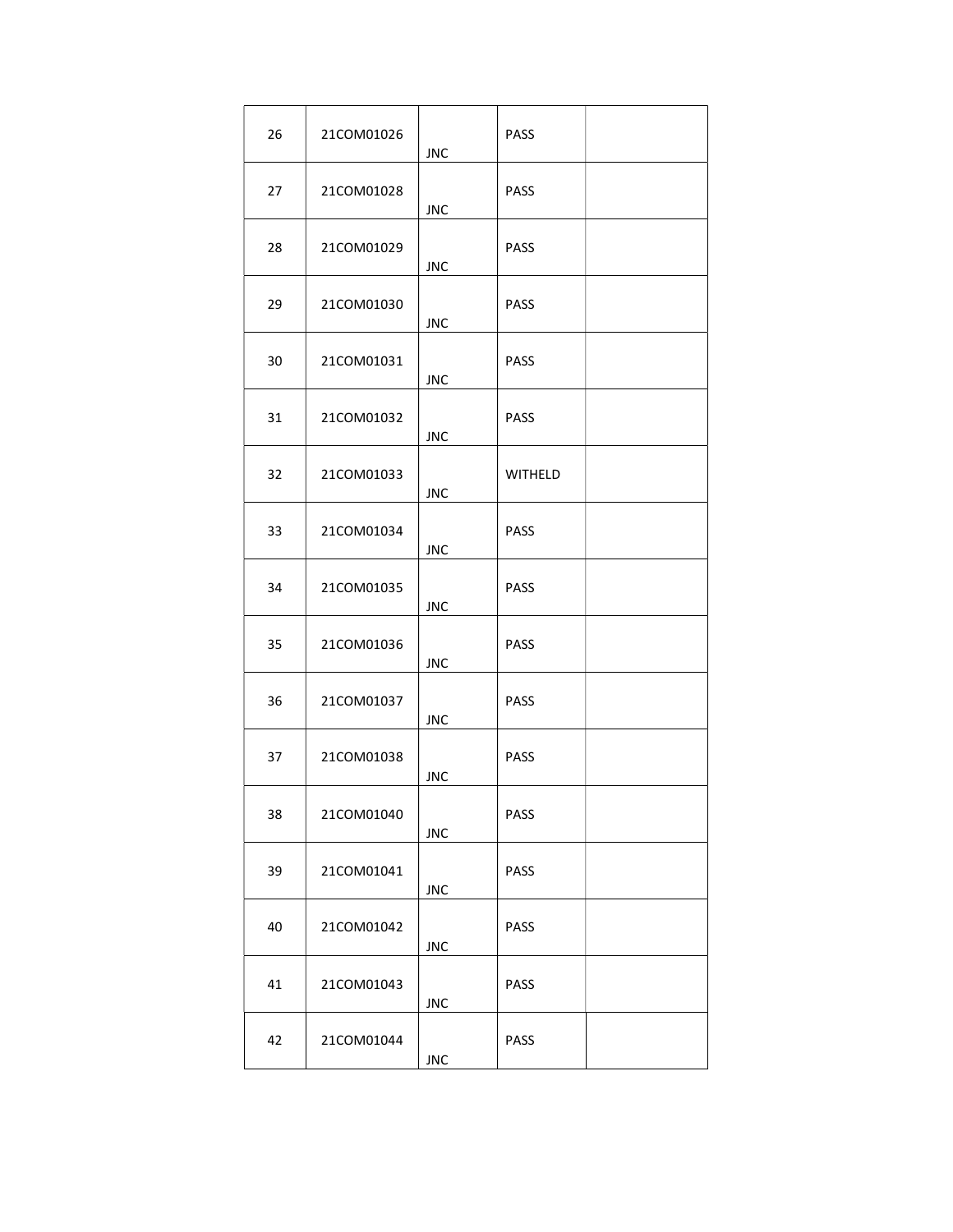| 43 | 21COM01045 | <b>JNC</b> | <b>PASS</b> |  |
|----|------------|------------|-------------|--|
| 44 | 21COM01046 | <b>JNC</b> | <b>PASS</b> |  |
| 45 | 21COM01047 | <b>JNC</b> | <b>PASS</b> |  |
| 46 | 21COM01048 | <b>JNC</b> | <b>PASS</b> |  |
| 47 | 21COM01049 | <b>JNC</b> | <b>PASS</b> |  |
| 48 | 21COM01050 | <b>JNC</b> | <b>PASS</b> |  |
| 49 | 21COM01051 | <b>JNC</b> | <b>PASS</b> |  |
| 50 | 21COM01052 | <b>JNC</b> | <b>PASS</b> |  |
| 51 | 21COM01053 | <b>JNC</b> | <b>PASS</b> |  |
| 52 | 21COM01054 | <b>JNC</b> | <b>PASS</b> |  |
| 53 | 21COM01055 | <b>JNC</b> | PASS        |  |
| 54 | 21COM01056 | <b>JNC</b> | <b>PASS</b> |  |
| 55 | 21COM01057 | <b>JNC</b> | PASS        |  |
| 56 | 21COM01058 | <b>JNC</b> | PASS        |  |
| 57 | 21COM01059 | <b>JNC</b> | PASS        |  |
| 58 | 21COM01060 | <b>JNC</b> | PASS        |  |
| 59 | 21COM01061 | <b>JNC</b> | PASS        |  |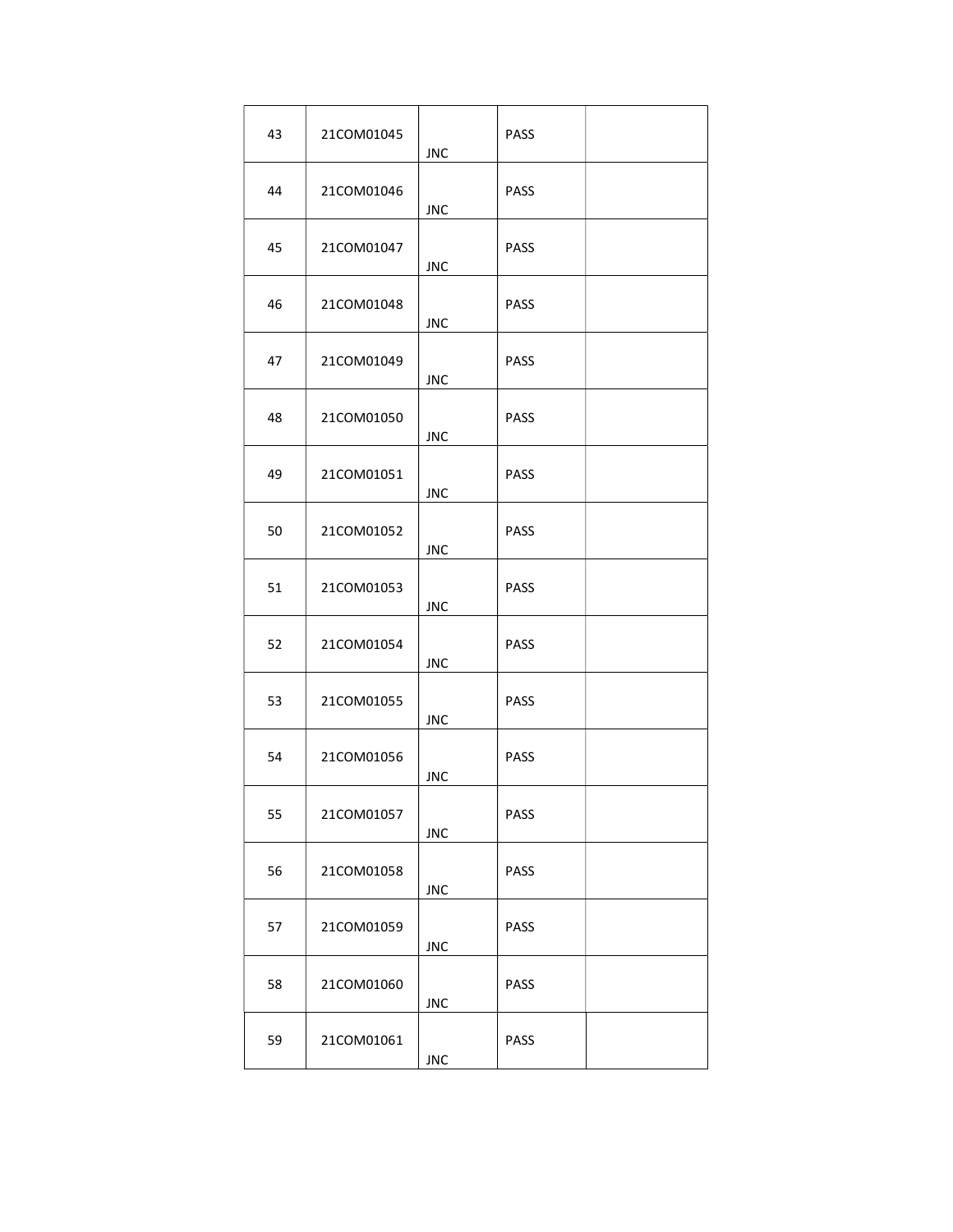| 60 | 21COM01062 | <b>JNC</b> | <b>PASS</b> |  |
|----|------------|------------|-------------|--|
| 61 | 21COM01063 | <b>JNC</b> | <b>PASS</b> |  |
| 62 | 21COM01064 | <b>JNC</b> | <b>PASS</b> |  |
| 63 | 21COM01065 | <b>JNC</b> | <b>PASS</b> |  |
| 64 | 21COM01066 | <b>JNC</b> | <b>PASS</b> |  |
| 65 | 21COM01067 | <b>JNC</b> | <b>PASS</b> |  |
| 66 | 21COM01068 | <b>JNC</b> | <b>PASS</b> |  |
| 67 | 21COM01069 | <b>JNC</b> | <b>PASS</b> |  |
| 68 | 21COM01070 | <b>JNC</b> | <b>PASS</b> |  |
| 69 | 21COM01071 | <b>JNC</b> | <b>PASS</b> |  |
| 70 | 21COM01072 | <b>JNC</b> | PASS        |  |
| 71 | 21COM01073 | <b>JNC</b> | PASS        |  |
| 72 | 21COM01074 | <b>JNC</b> | PASS        |  |
| 73 | 21COM01075 | <b>JNC</b> | PASS        |  |
| 74 | 21COM01077 | <b>JNC</b> | PASS        |  |
| 75 | 21COM01078 | <b>JNC</b> | <b>PASS</b> |  |
| 76 | 21COM01079 | <b>JNC</b> | PASS        |  |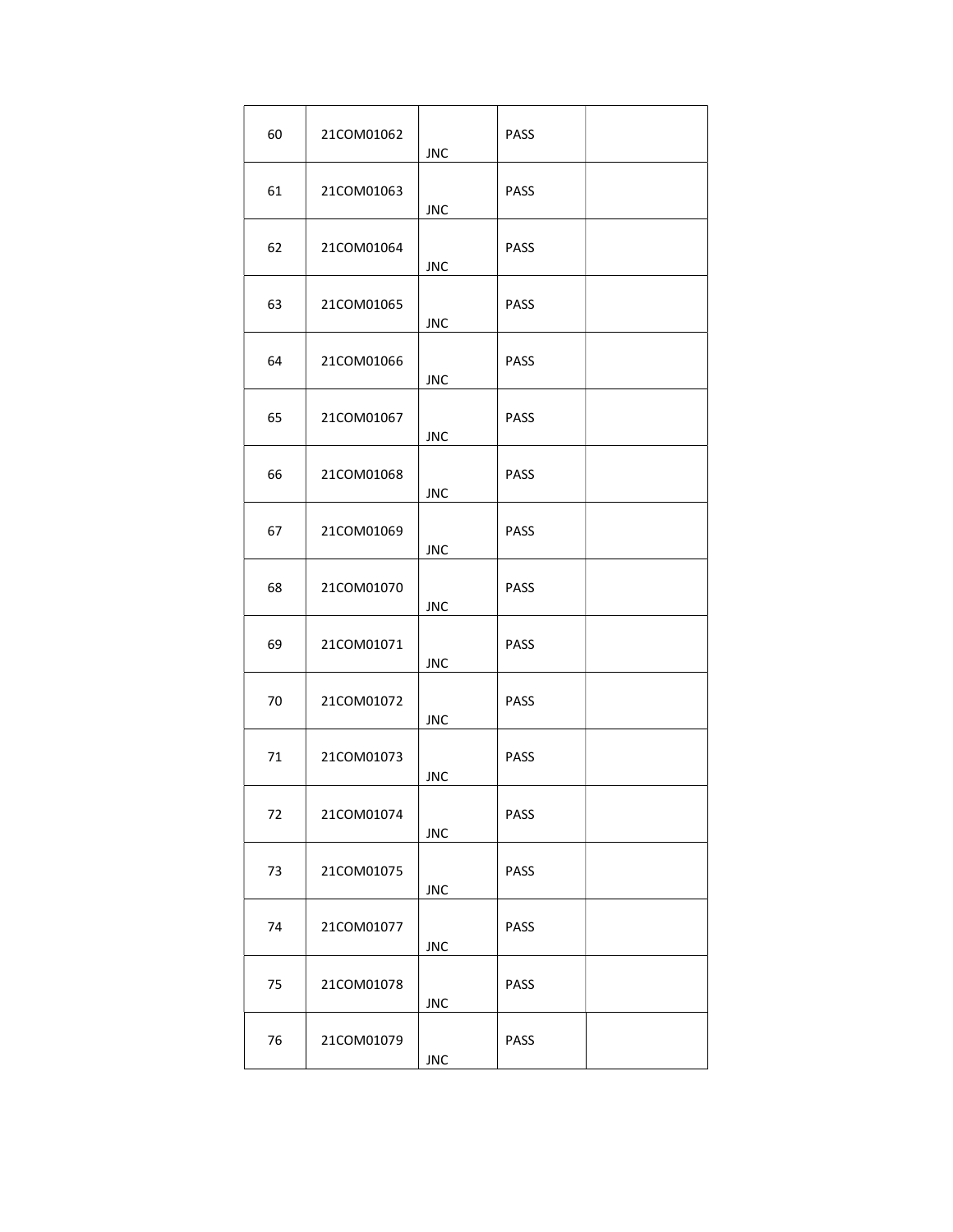| 77 | 21COM01080 | <b>JNC</b> | <b>PASS</b> |  |
|----|------------|------------|-------------|--|
| 78 | 21COM01081 | <b>JNC</b> | <b>PASS</b> |  |
| 79 | 21COM01082 | <b>JNC</b> | <b>PASS</b> |  |
| 80 | 21COM01083 | <b>JNC</b> | <b>PASS</b> |  |
| 81 | 21COM01084 | <b>JNC</b> | <b>PASS</b> |  |
| 82 | 21COM01085 | <b>JNC</b> | <b>PASS</b> |  |
| 83 | 21COM01086 | <b>JNC</b> | <b>PASS</b> |  |
| 84 | 21COM01087 | <b>JNC</b> | <b>PASS</b> |  |
| 85 | 21COM01088 | <b>JNC</b> | <b>PASS</b> |  |
| 86 | 21COM01089 | <b>JNC</b> | <b>PASS</b> |  |
| 87 | 21COM01090 | <b>JNC</b> | PASS        |  |
| 88 | 21COM01091 | <b>JNC</b> | PASS        |  |
| 89 | 21COM01092 | <b>JNC</b> | PASS        |  |
| 90 | 21COM01093 | <b>JNC</b> | PASS        |  |
| 91 | 21COM01094 | <b>JNC</b> | PASS        |  |
| 92 | 21COM01095 | <b>JNC</b> | PASS        |  |
| 93 | 21COM01096 | <b>JNC</b> | PASS        |  |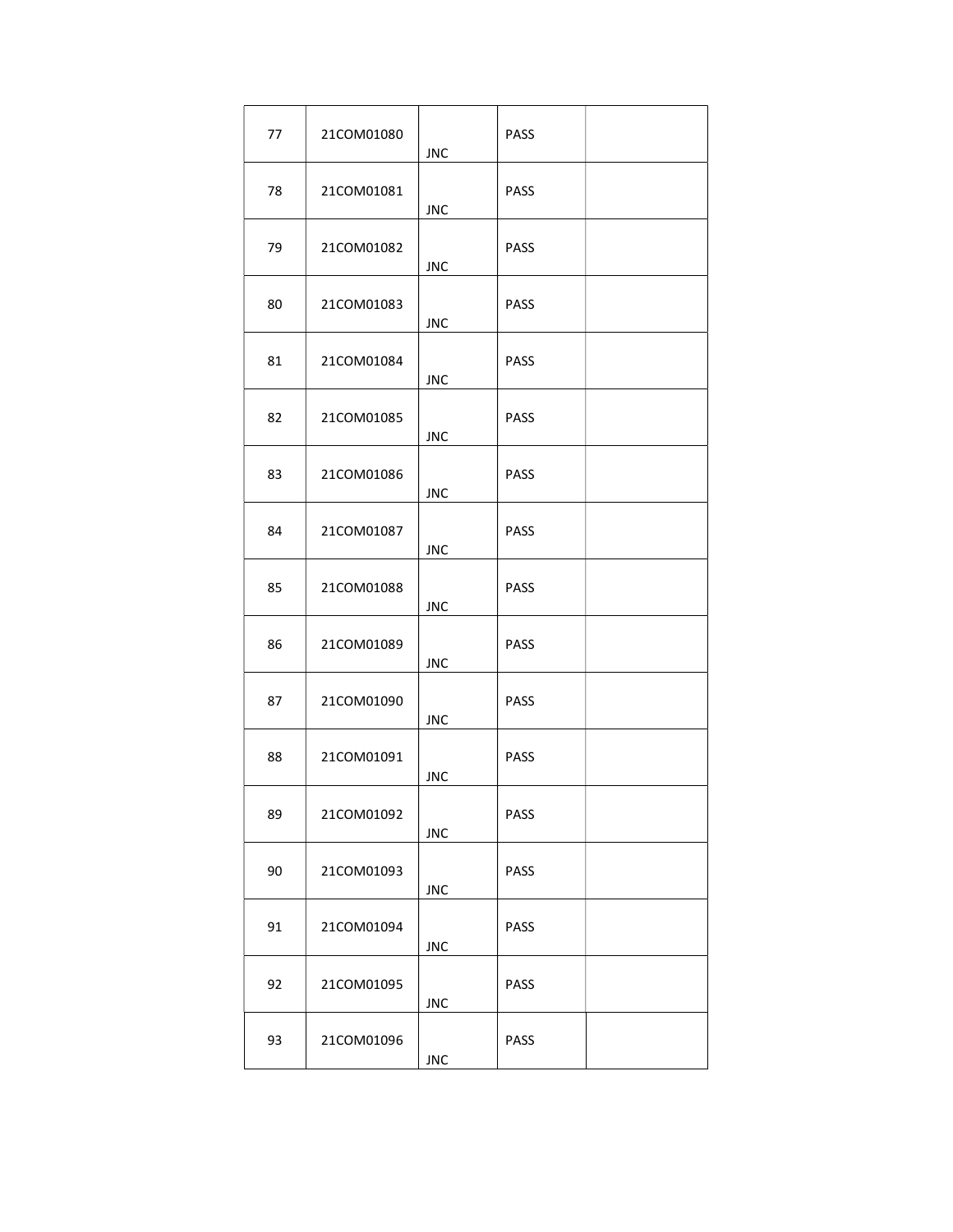| 94  | 21COM01097 | <b>JNC</b> | <b>PASS</b> |  |
|-----|------------|------------|-------------|--|
| 95  | 21COM01098 | <b>JNC</b> | <b>PASS</b> |  |
| 96  | 21COM01099 | <b>JNC</b> | <b>PASS</b> |  |
| 97  | 21COM01100 | <b>JNC</b> | <b>PASS</b> |  |
| 98  | 21COM01101 | <b>JNC</b> | <b>PASS</b> |  |
| 99  | 21COM01102 | <b>JNC</b> | <b>PASS</b> |  |
| 100 | 21COM01103 | <b>JNC</b> | <b>PASS</b> |  |
| 101 | 21COM01104 | <b>JNC</b> | <b>PASS</b> |  |
| 102 | 21COM01105 | <b>JNC</b> | <b>PASS</b> |  |
| 103 | 21COM01106 | <b>JNC</b> | PASS        |  |
| 104 | 21COM01107 | <b>JNC</b> | PASS        |  |
| 105 | 21COM01108 | <b>JNC</b> | PASS        |  |
| 106 | 21COM01109 | <b>JNC</b> | PASS        |  |
| 107 | 21COM01110 | <b>JNC</b> | PASS        |  |
| 108 | 21COM01111 | <b>JNC</b> | PASS        |  |
| 109 | 21COM01112 | <b>JNC</b> | PASS        |  |
| 110 | 21COM01113 | <b>JNC</b> | PASS        |  |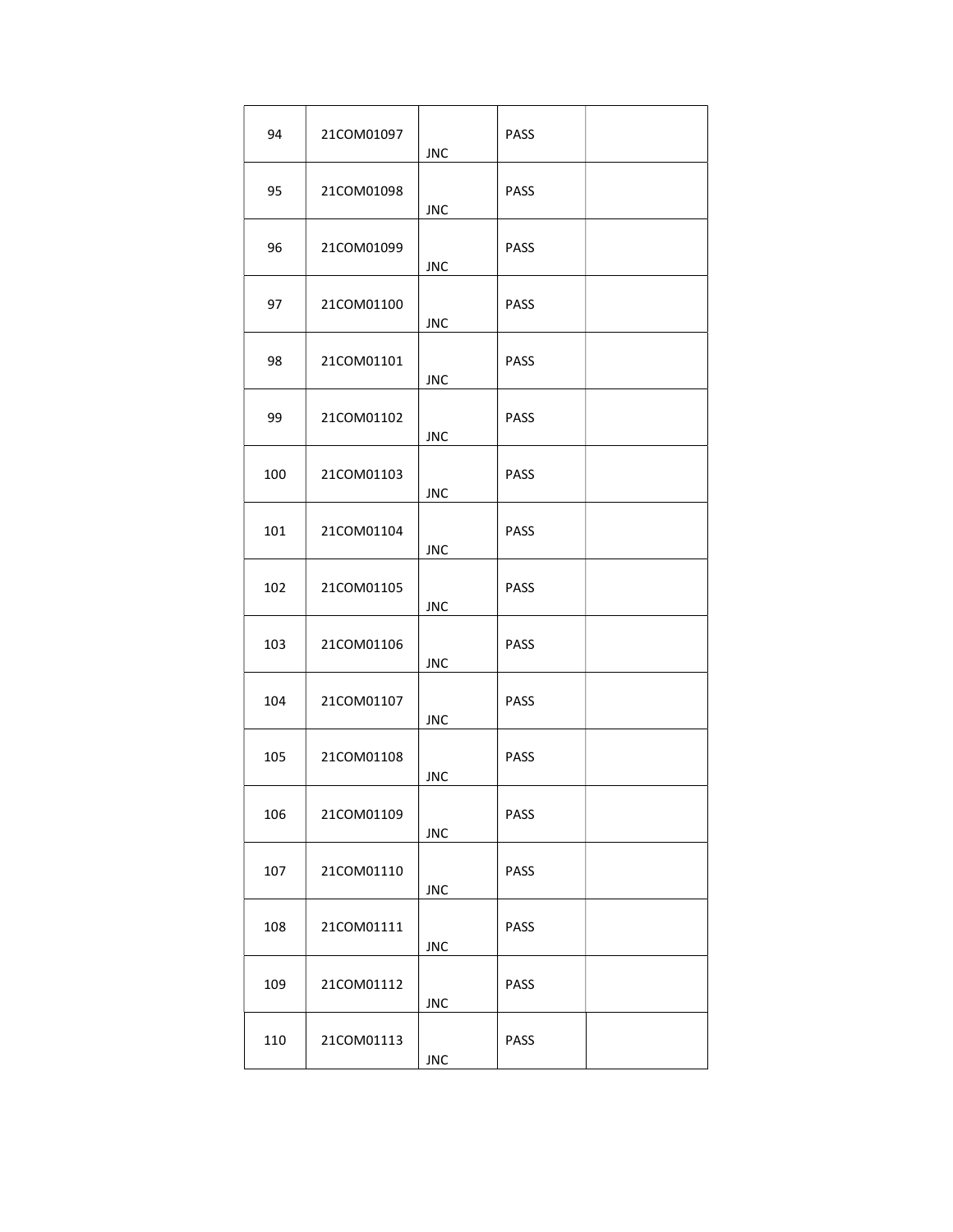| 111 | 21COM01114 | <b>JNC</b> | PASS        |  |
|-----|------------|------------|-------------|--|
| 112 | 21COM01116 | <b>JNC</b> | <b>PASS</b> |  |
| 113 | 21COM01117 | <b>JNC</b> | <b>PASS</b> |  |
| 114 | 21COM01118 | <b>JNC</b> | <b>PASS</b> |  |
| 115 | 21COM01119 | <b>JNC</b> | <b>PASS</b> |  |
| 116 | 21COM01120 | <b>JNC</b> | <b>PASS</b> |  |
| 117 | 21COM01121 | <b>JNC</b> | PASS        |  |
| 118 | 21COM01122 | <b>JNC</b> | PASS        |  |
| 119 | 21COM01123 | <b>JNC</b> | PASS        |  |
| 120 | 21COM01124 | <b>JNC</b> | PASS        |  |
| 121 | 21COM01125 | <b>JNC</b> | PASS        |  |
| 122 | 21COM01126 | <b>JNC</b> | PASS        |  |
| 123 | 21COM01127 | <b>JNC</b> | PASS        |  |
| 124 | 21COM01128 | <b>JNC</b> | PASS        |  |
| 125 | 21COM01129 | <b>JNC</b> | PASS        |  |
| 126 | 21COM01130 | <b>JNC</b> | PASS        |  |
| 127 | 21COM01131 | <b>JNC</b> | PASS        |  |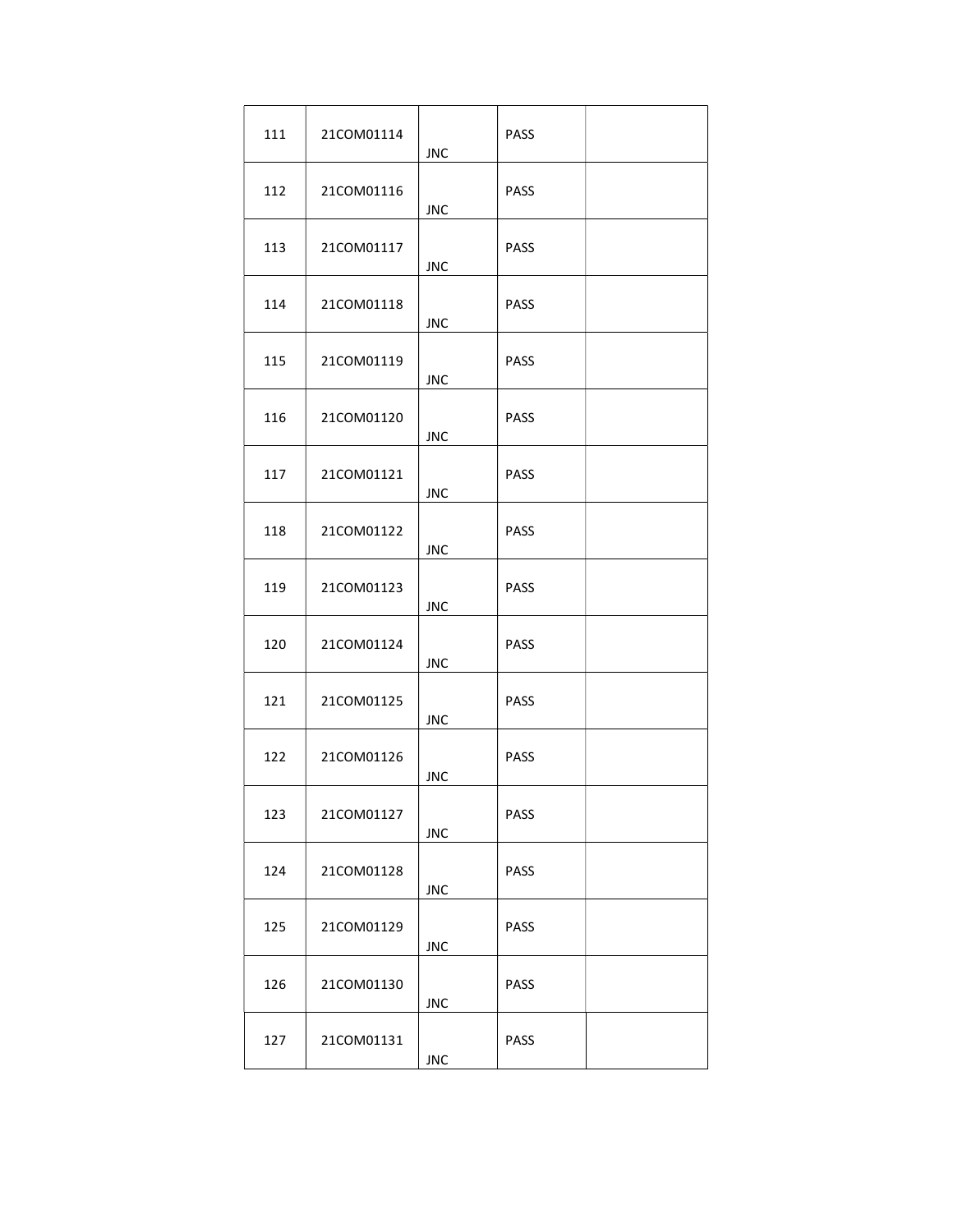| 128 | 21COM01132 | <b>JNC</b> | <b>PASS</b> |  |
|-----|------------|------------|-------------|--|
| 129 | 21COM01133 | JNC.       | <b>PASS</b> |  |
| 130 | 21COM01134 | <b>JNC</b> | <b>PASS</b> |  |
| 131 | 21COM01135 | <b>JNC</b> | <b>PASS</b> |  |
| 132 | 21COM01136 | <b>JNC</b> | <b>PASS</b> |  |
| 133 | 21COM01137 | <b>JNC</b> | <b>PASS</b> |  |
| 134 | 21COM01138 | <b>JNC</b> | <b>PASS</b> |  |
| 135 | 21COM01139 | <b>JNC</b> | <b>PASS</b> |  |
| 136 | 21COM01140 | <b>JNC</b> | <b>PASS</b> |  |
| 137 | 21COM01141 | <b>JNC</b> | <b>PASS</b> |  |
| 138 | 21COM01142 | <b>JNC</b> | <b>PASS</b> |  |
| 139 | 21COM01143 | <b>JNC</b> | <b>PASS</b> |  |
| 140 | 21COM01144 | <b>JNC</b> | <b>PASS</b> |  |
| 141 | 21COM01145 | <b>JNC</b> | PASS        |  |
| 142 | 21COM01147 | <b>JNC</b> | PASS        |  |
| 143 | 21COM01148 | JNC        | PASS        |  |
| 144 | 21COM01149 | JNC        | PASS        |  |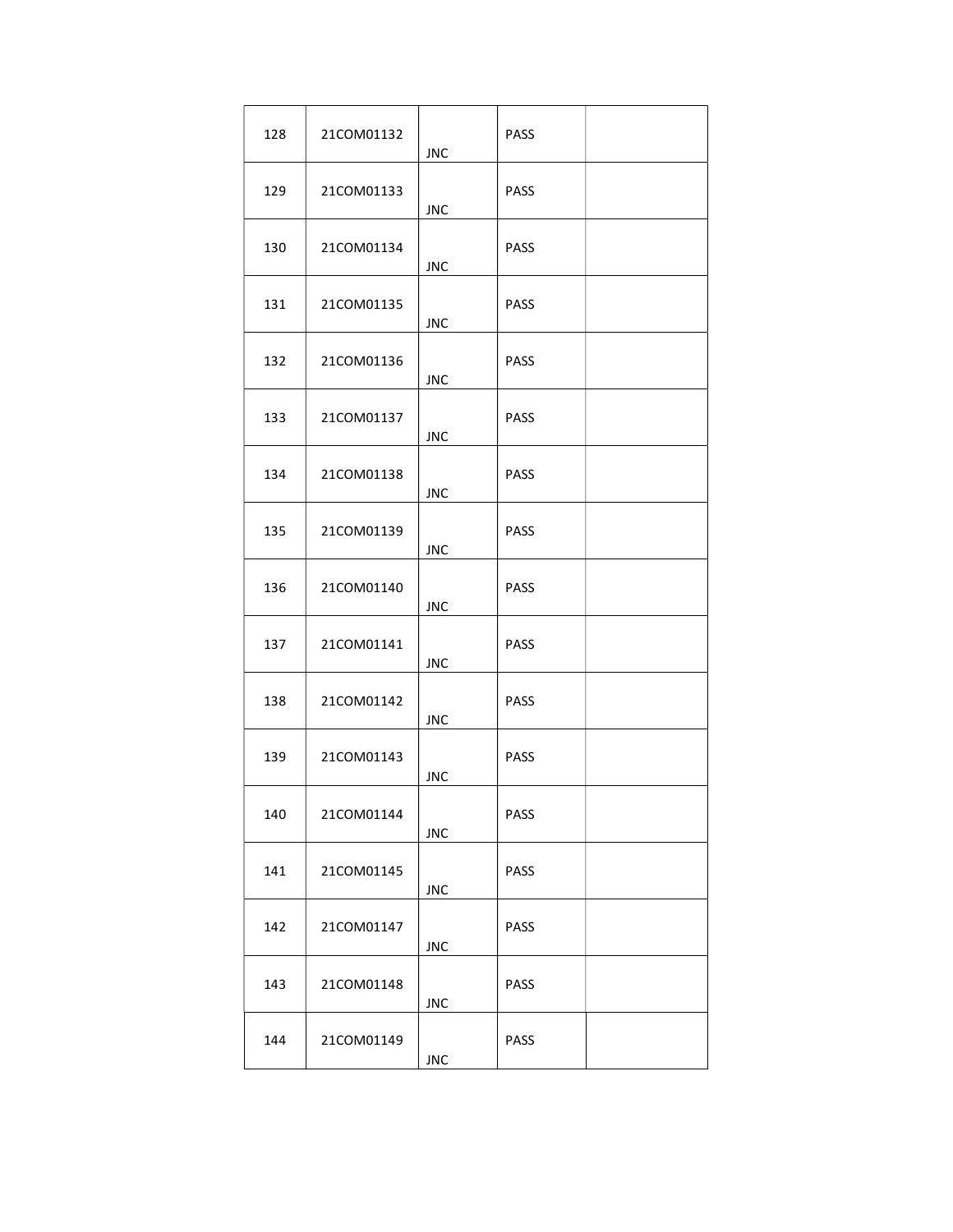| 145 | 21COM01150 | <b>JNC</b> | <b>PASS</b> |                         |
|-----|------------|------------|-------------|-------------------------|
| 146 | 21COM01151 | <b>JNC</b> | <b>PASS</b> |                         |
| 147 | 21COM01152 | <b>JNC</b> | <b>PASS</b> |                         |
| 148 | 21COM01153 | <b>JNC</b> | <b>PASS</b> |                         |
| 149 | 21COM01154 | <b>JNC</b> | <b>PASS</b> |                         |
| 150 | 21COM01155 | <b>JNC</b> | <b>PASS</b> |                         |
| 151 | 21COM01156 | <b>JNC</b> | <b>PASS</b> |                         |
| 152 | 21COM01157 | <b>JNC</b> | <b>PASS</b> |                         |
| 153 | 21COM01158 | <b>JNC</b> | <b>PASS</b> |                         |
| 154 | 21COM01159 | <b>JNC</b> | <b>PASS</b> |                         |
| 155 | 21COM01160 | <b>JNC</b> | <b>PASS</b> |                         |
| 156 | 21COM01161 | <b>JNC</b> | <b>PASS</b> |                         |
| 157 | 21COM01162 | <b>JNC</b> | PASS        |                         |
| 158 | 21COM01163 | <b>JNC</b> | PASS        |                         |
| 159 | 21COM01164 | <b>JNC</b> | PASS        |                         |
| 160 | 21COM01165 | <b>JNC</b> | PASS        |                         |
| 161 | 21COM01166 | <b>JNC</b> | WITHELD     | Require<br>Registration |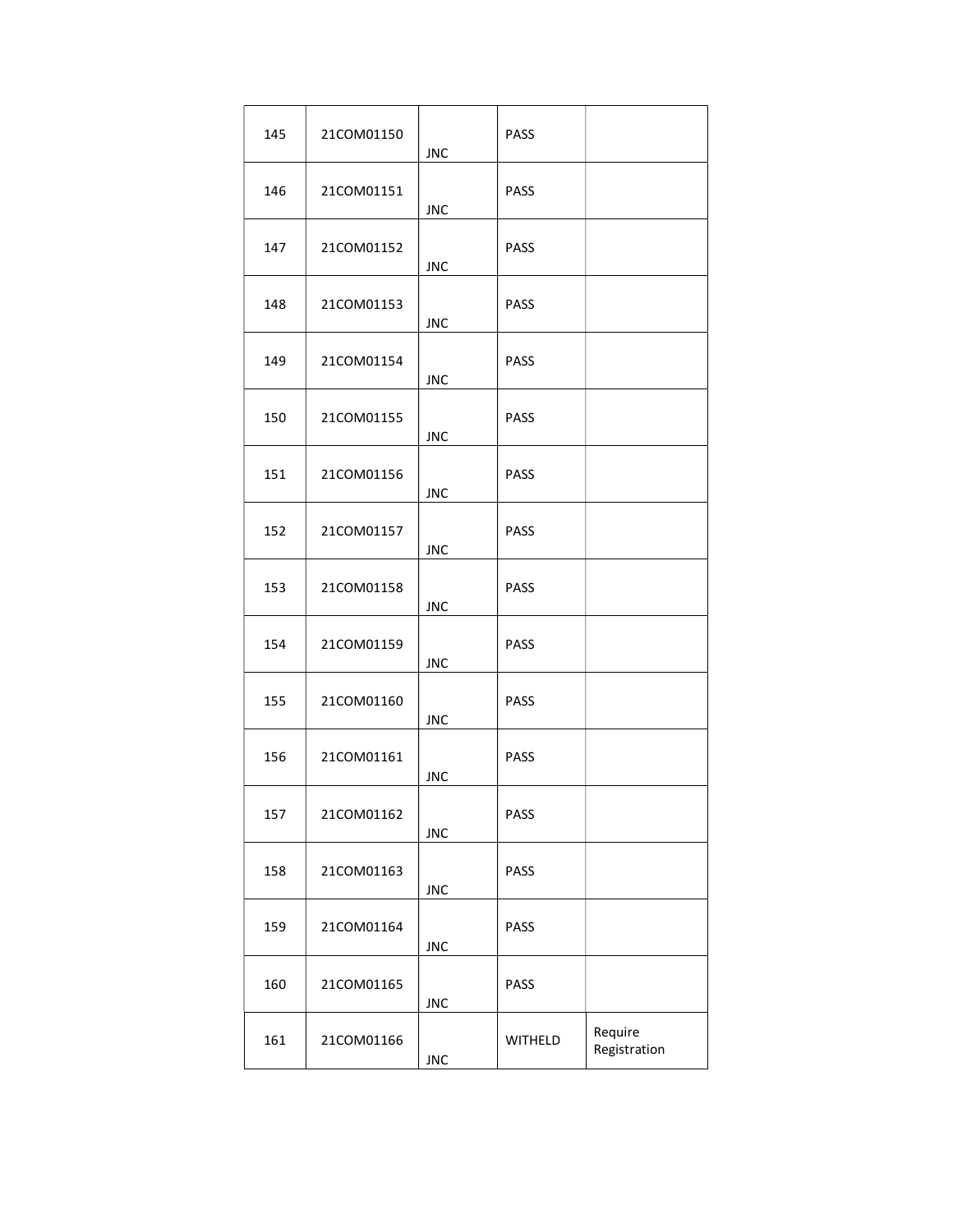| 162            | 21COM01167 | <b>JNC</b>  | PASS           |                         |
|----------------|------------|-------------|----------------|-------------------------|
| 163            | 21COM01168 | <b>JNC</b>  | PASS           |                         |
| 164            | 21COM01169 | <b>JNC</b>  | PASS           |                         |
| 165            | 21COM01170 | <b>JNC</b>  | PASS           |                         |
| 166            | 21COM01171 | <b>JNC</b>  | PASS           |                         |
| 167            | 21COM01172 | <b>JNC</b>  | <b>WITHELD</b> | Require<br>Registration |
| 168            | 21COM01173 | <b>JNC</b>  | PASS           |                         |
| $\mathbf{1}$   | 21COM02001 | <b>DNGC</b> | PASS           |                         |
| $\overline{2}$ | 21COM02002 | <b>DNGC</b> | PASS           |                         |
| 3              | 21COM02003 | <b>DNGC</b> | PASS           |                         |
| 4              | 21COM02004 | <b>DNGC</b> | PASS           |                         |
| 5              | 21COM02005 | <b>DNGC</b> | PASS           |                         |
| 6              | 21COM02006 | <b>DNGC</b> | PASS           |                         |
| $\overline{7}$ | 21COM02007 | <b>DNGC</b> | <b>PASS</b>    |                         |
| 8              | 21COM02008 | <b>DNGC</b> | PASS           |                         |
| 9              | 21COM02010 | <b>DNGC</b> | PASS           |                         |
| 10             | 21COM02011 | <b>DNGC</b> | <b>PASS</b>    |                         |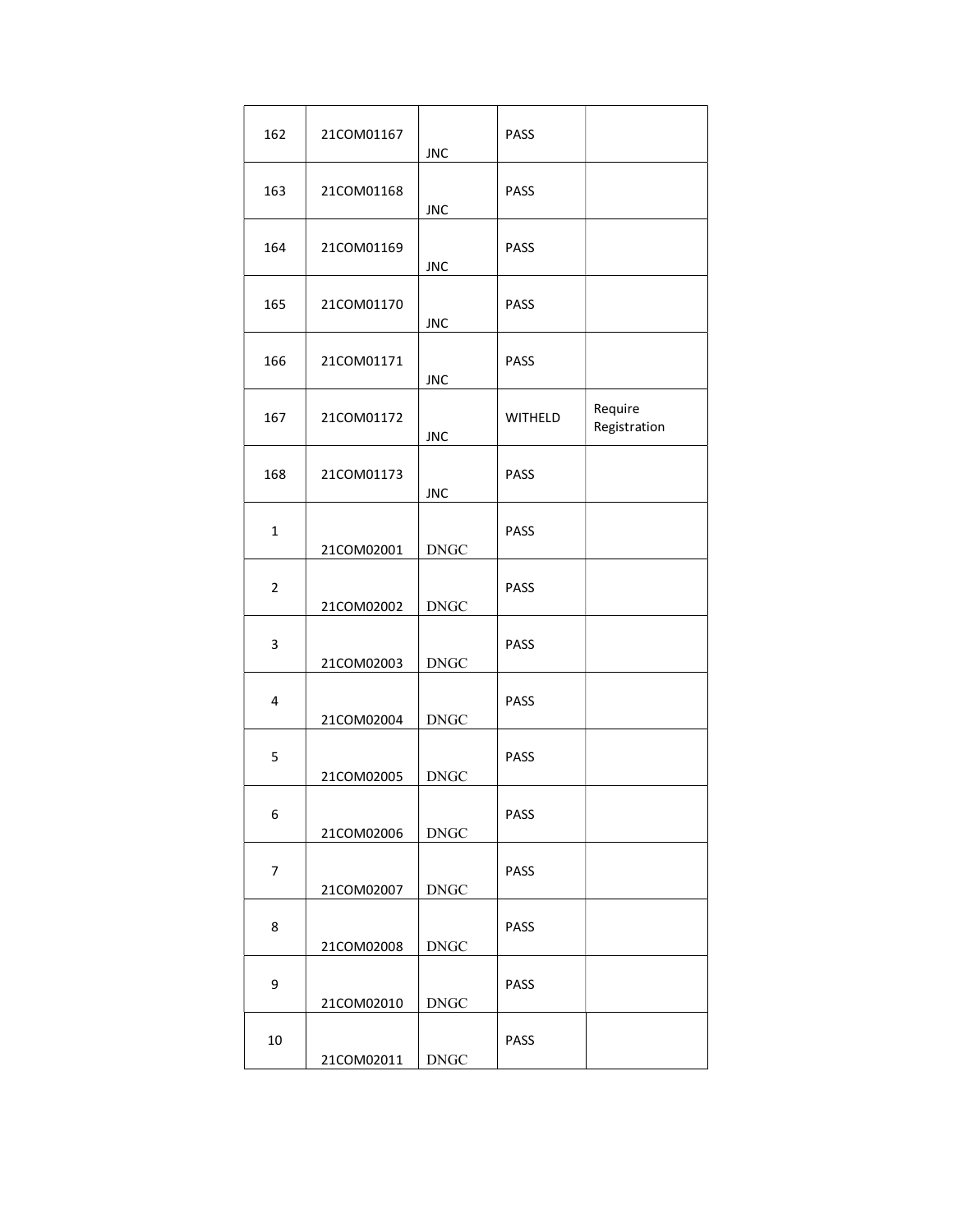| 11 | 21COM02012 | <b>DNGC</b> | <b>PASS</b>    |                         |
|----|------------|-------------|----------------|-------------------------|
| 12 | 21COM02013 | <b>DNGC</b> | <b>PASS</b>    |                         |
| 13 | 21COM02014 | <b>DNGC</b> | <b>WITHELD</b> | Require<br>Registration |
| 14 | 21COM02015 | <b>DNGC</b> | <b>PASS</b>    |                         |
| 15 | 21COM02016 | <b>DNGC</b> | <b>PASS</b>    |                         |
| 16 | 21COM02017 | <b>DNGC</b> | <b>PASS</b>    |                         |
| 17 | 21COM02018 | <b>DNGC</b> | <b>PASS</b>    |                         |
| 18 | 21COM02019 | <b>DNGC</b> | PASS           |                         |
| 19 | 21COM02020 | <b>DNGC</b> | PASS           |                         |
| 20 | 21COM02021 | <b>DNGC</b> | PASS           |                         |
| 21 | 21COM02022 | <b>DNGC</b> | PASS           |                         |
| 22 | 21COM02023 | <b>DNGC</b> | PASS           |                         |
| 23 | 21COM02025 | <b>DNGC</b> | <b>PASS</b>    |                         |
| 24 | 21COM02026 | <b>DNGC</b> | <b>PASS</b>    |                         |
| 25 | 21COM02027 | <b>DNGC</b> | <b>PASS</b>    |                         |
| 26 | 21COM02028 | <b>DNGC</b> | <b>PASS</b>    |                         |
| 27 | 21COM02029 | <b>DNGC</b> | <b>PASS</b>    |                         |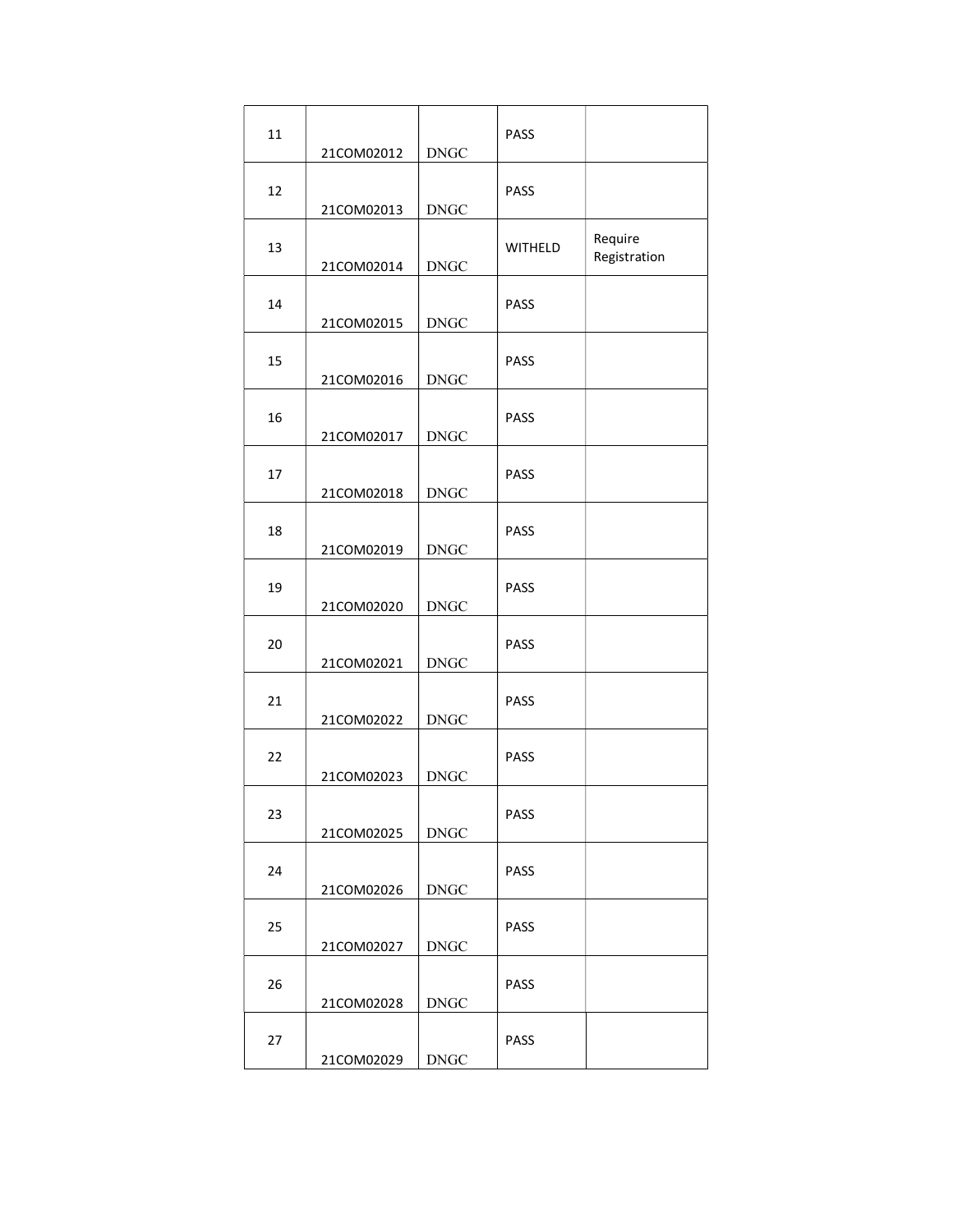| 28 | 21COM02030 | <b>DNGC</b> | <b>PASS</b>    |                                                          |
|----|------------|-------------|----------------|----------------------------------------------------------|
| 29 | 21COM02031 | <b>DNGC</b> | <b>PASS</b>    |                                                          |
| 30 | 21COM02032 | <b>DNGC</b> | <b>PASS</b>    |                                                          |
| 31 | 21COM02033 | <b>DNGC</b> | <b>PASS</b>    |                                                          |
| 32 | 21COM02034 | <b>DNGC</b> | <b>PASS</b>    |                                                          |
| 33 | 21COM02035 | <b>DNGC</b> | <b>PASS</b>    |                                                          |
| 34 | 21COM02036 | <b>DNGC</b> | <b>PASS</b>    |                                                          |
| 35 | 21COM02037 | <b>DNGC</b> | <b>PASS</b>    |                                                          |
| 36 | 21COM02038 | <b>DNGC</b> | <b>PASS</b>    |                                                          |
| 37 | 21COM02039 | <b>DNGC</b> | <b>PASS</b>    |                                                          |
| 38 | 21COM02040 | <b>DNGC</b> | <b>PASS</b>    |                                                          |
| 39 | 21COM02041 | <b>DNGC</b> | <b>PASS</b>    |                                                          |
| 40 | 21COM02042 | <b>DNGC</b> | PASS           |                                                          |
| 41 | 21COM02043 | <b>DNGC</b> | <b>WITHELD</b> | REQUIRE FATHER<br>NAME/AI / EMAIL<br>NO./ CONTACT<br>NO. |
| 42 | 21COM02044 | <b>DNGC</b> | <b>PASS</b>    |                                                          |
| 43 | 21COM02045 | <b>DNGC</b> | <b>PASS</b>    |                                                          |
| 44 | 21COM02046 | <b>DNGC</b> | <b>WITHELD</b> | REQUIRE FATHER<br>NAME/AI / EMAIL<br>NO./ CONTACT<br>NO. |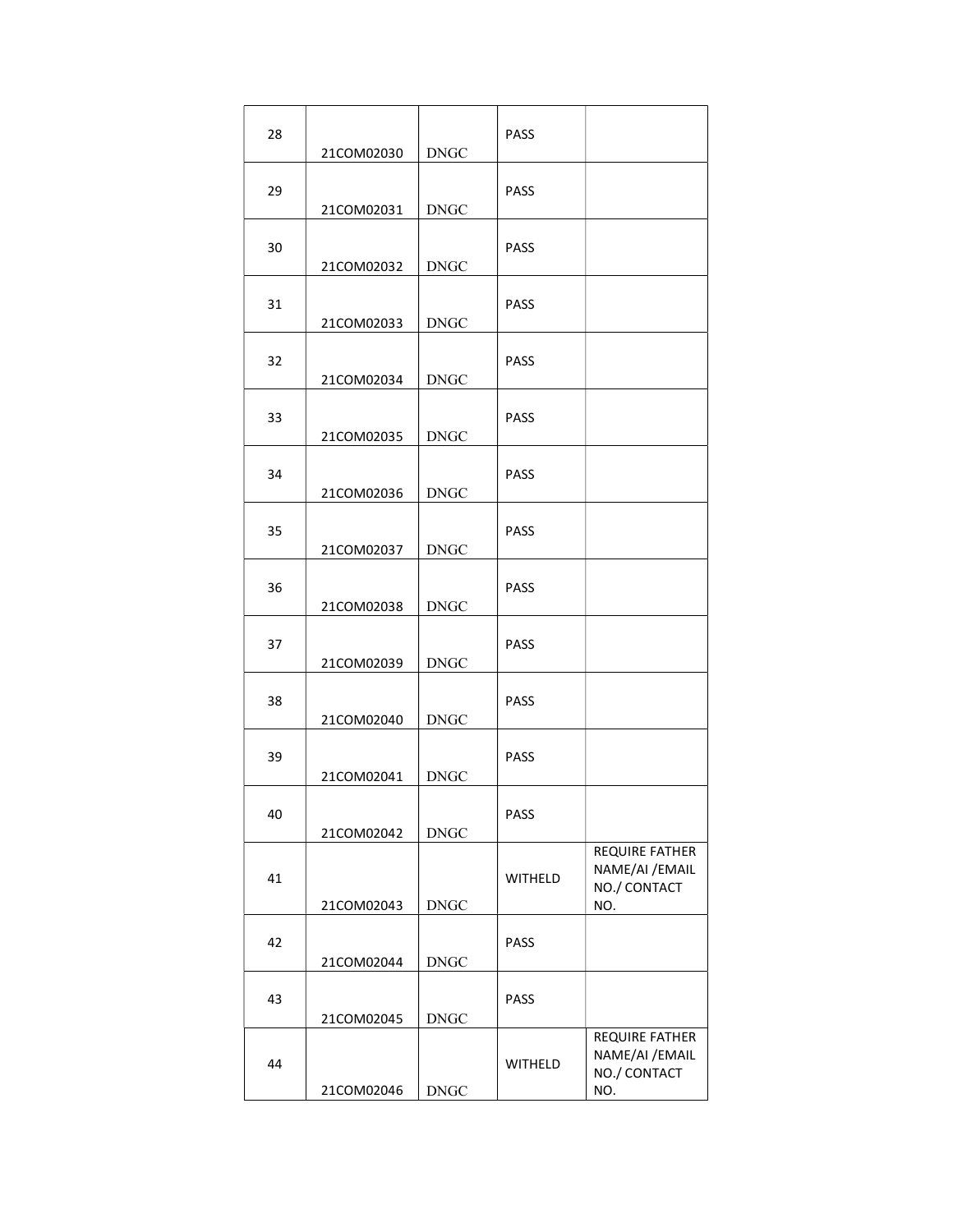| 45 | 21COM02047 | <b>DNGC</b> | <b>PASS</b>    |                                                          |
|----|------------|-------------|----------------|----------------------------------------------------------|
| 46 | 21COM02048 | <b>DNGC</b> | <b>PASS</b>    |                                                          |
| 47 | 21COM02049 | <b>DNGC</b> | <b>PASS</b>    |                                                          |
| 48 | 21COM02050 | <b>DNGC</b> | <b>PASS</b>    |                                                          |
| 49 | 21COM02051 | <b>DNGC</b> | <b>PASS</b>    |                                                          |
| 50 | 21COM02052 | <b>DNGC</b> | <b>PASS</b>    |                                                          |
| 51 | 21COM02053 | <b>DNGC</b> | <b>PASS</b>    |                                                          |
| 52 | 21COM02054 | <b>DNGC</b> | PASS           |                                                          |
| 53 | 21COM02055 | <b>DNGC</b> | <b>PASS</b>    |                                                          |
| 54 | 21COM02056 | <b>DNGC</b> | <b>PASS</b>    |                                                          |
| 55 | 21COM02057 | <b>DNGC</b> | <b>PASS</b>    |                                                          |
| 56 | 21COM02058 | <b>DNGC</b> | <b>PASS</b>    |                                                          |
| 57 | 21COM02059 | <b>DNGC</b> | PASS           |                                                          |
| 58 | 21COM02060 | <b>DNGC</b> | <b>PASS</b>    |                                                          |
| 59 | 21COM02061 | <b>DNGC</b> | <b>PASS</b>    |                                                          |
| 60 | 21COM02062 | <b>DNGC</b> | <b>PASS</b>    |                                                          |
| 61 | 21COM02063 | <b>DNGC</b> | <b>WITHELD</b> | REQUIRE FATHER<br>NAME/AI / EMAIL<br>NO./ CONTACT<br>NO. |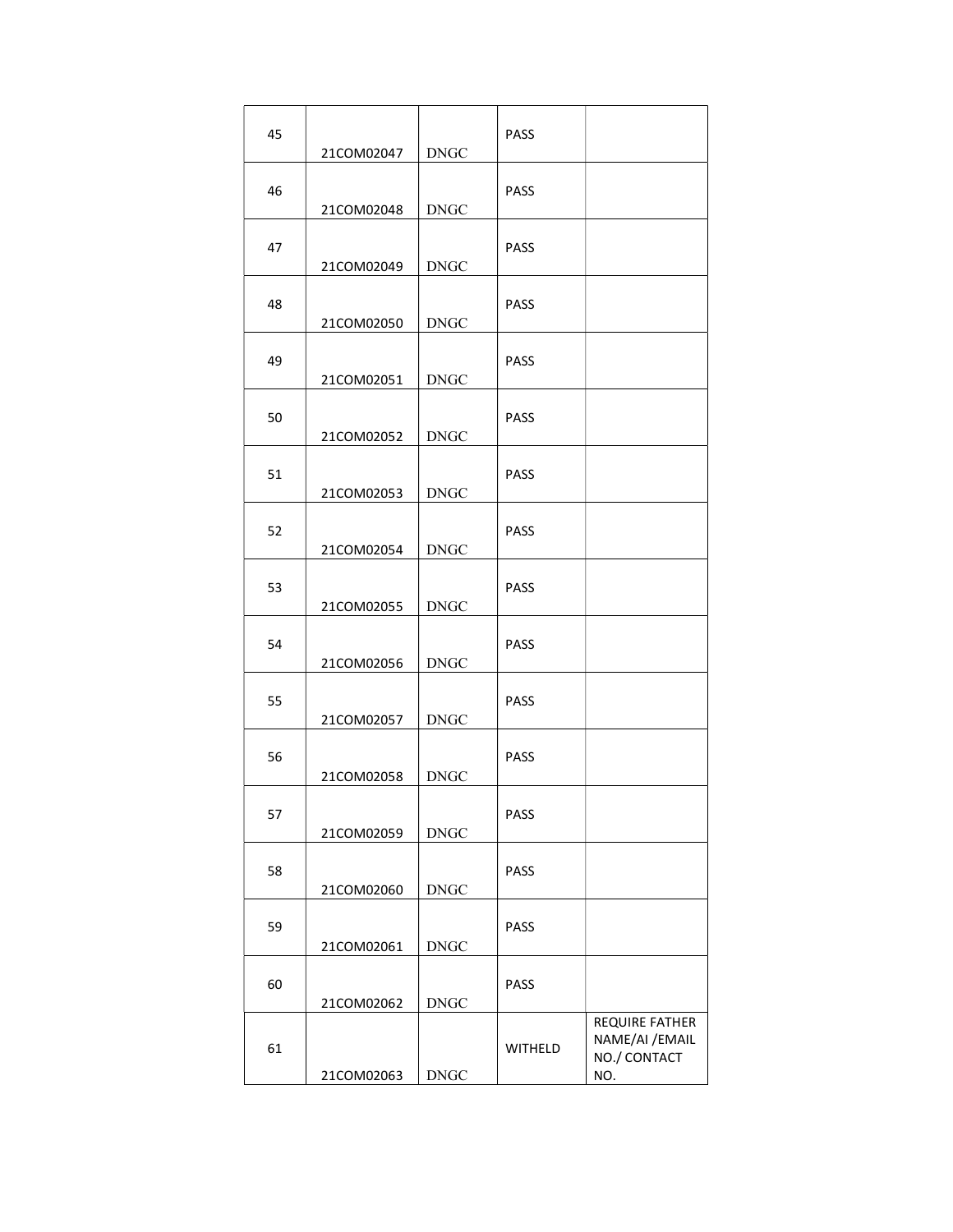| 62 | 21COM02064 | <b>DNGC</b> | <b>PASS</b>    |                                                          |
|----|------------|-------------|----------------|----------------------------------------------------------|
| 63 | 21COM02065 | <b>DNGC</b> | <b>PASS</b>    |                                                          |
| 64 | 21COM02066 | <b>DNGC</b> | <b>PASS</b>    |                                                          |
| 65 | 21COM02067 | <b>DNGC</b> | <b>PASS</b>    |                                                          |
| 66 | 21COM02068 | <b>DNGC</b> | <b>PASS</b>    |                                                          |
| 67 | 21COM02069 | <b>DNGC</b> | <b>PASS</b>    |                                                          |
| 68 | 21COM02070 | <b>DNGC</b> | <b>PASS</b>    |                                                          |
| 69 | 21COM02071 | <b>DNGC</b> | <b>PASS</b>    |                                                          |
| 70 | 21COM02073 | <b>DNGC</b> | <b>PASS</b>    |                                                          |
| 71 | 21COM02074 | <b>DNGC</b> | <b>PASS</b>    |                                                          |
| 72 | 21COM02075 | <b>DNGC</b> | <b>WITHELD</b> | REQUIRE FATHER<br>NAME/AI / EMAIL<br>NO./ CONTACT<br>NO. |
| 73 | 21COM02076 | <b>DNGC</b> | <b>PASS</b>    |                                                          |
| 74 | 21COM02077 | <b>DNGC</b> | <b>PWBP</b>    |                                                          |
| 75 | 21COM02078 | <b>DNGC</b> | <b>PASS</b>    |                                                          |
| 76 | 21COM02079 | <b>DNGC</b> | <b>PASS</b>    |                                                          |
| 77 | 21COM02080 | <b>DNGC</b> | <b>WITHELD</b> | REQUIRE FATHER<br>NAME / EMAIL<br>NO./ CONTACT<br>NO.    |
| 78 | 21COM02081 | <b>DNGC</b> | <b>PASS</b>    |                                                          |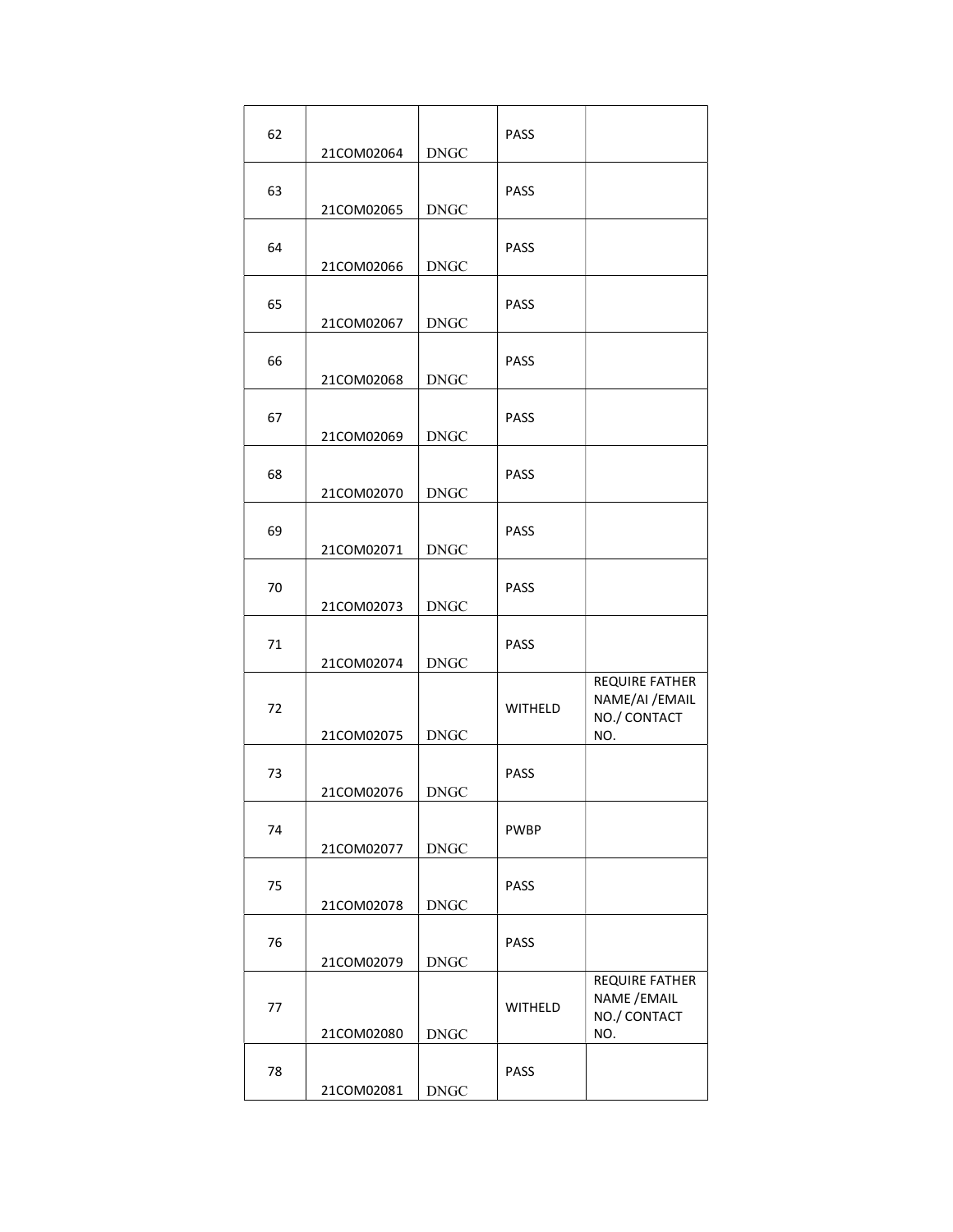| 79 | 21COM02082 | <b>DNGC</b> | <b>PASS</b>    |                                                       |
|----|------------|-------------|----------------|-------------------------------------------------------|
| 80 | 21COM02083 | <b>DNGC</b> | <b>PASS</b>    |                                                       |
| 81 | 21COM02084 | <b>DNGC</b> | <b>PASS</b>    |                                                       |
| 82 | 21COM02085 | <b>DNGC</b> | PASS           |                                                       |
| 83 | 21COM02086 | <b>DNGC</b> | <b>PASS</b>    |                                                       |
| 84 | 21COM02087 | <b>DNGC</b> | <b>PASS</b>    |                                                       |
| 85 | 21COM02088 | <b>DNGC</b> | <b>WITHELD</b> | REQUIRE FATHER<br>NAME / EMAIL<br>NO./ CONTACT<br>NO. |
| 86 | 21COM02089 | <b>DNGC</b> | <b>PASS</b>    |                                                       |
| 87 | 21COM02090 | <b>DNGC</b> | <b>PASS</b>    |                                                       |
| 88 | 21COM02091 | <b>DNGC</b> | <b>PASS</b>    |                                                       |
| 89 | 21COM02092 | <b>DNGC</b> | PASS           |                                                       |
| 90 | 21COM02093 | <b>DNGC</b> | <b>PASS</b>    |                                                       |
| 91 | 21COM02094 | <b>DNGC</b> | <b>PASS</b>    |                                                       |
| 92 | 21COM02095 | <b>DNGC</b> | <b>PASS</b>    |                                                       |
| 93 | 21COM02096 | <b>DNGC</b> | <b>PASS</b>    |                                                       |
| 94 | 21COM02097 | <b>DNGC</b> | <b>PASS</b>    |                                                       |
| 95 | 21COM02098 | <b>DNGC</b> | <b>PASS</b>    |                                                       |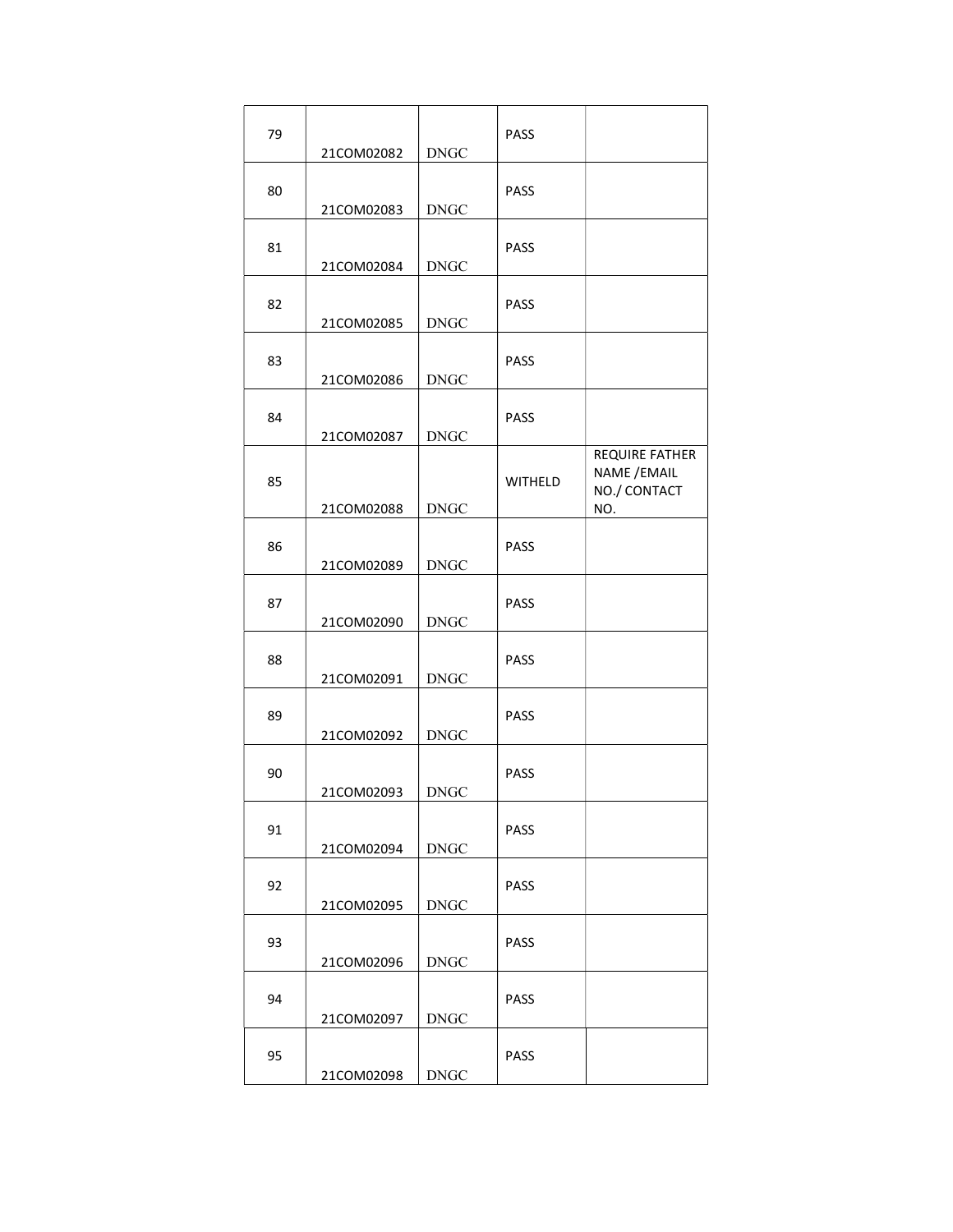| 96  | 21COM02099 | <b>DNGC</b> | WITHELD        | REQUIRE / EMAIL<br>NO./ CONTACT<br>NO. |
|-----|------------|-------------|----------------|----------------------------------------|
| 97  | 21COM02100 | <b>DNGC</b> | PASS           |                                        |
| 98  | 21COM02101 | <b>DNGC</b> | <b>WITHELD</b> | REQUIRE / EMAIL<br>NO./ CONTACT<br>NO. |
| 99  | 21COM02102 | <b>DNGC</b> | <b>WITHELD</b> | REQUIRE / EMAIL<br>NO./ CONTACT<br>NO. |
| 100 | 21COM02103 | <b>DNGC</b> | <b>PASS</b>    |                                        |
| 101 | 21COM02104 | <b>DNGC</b> | PASS           |                                        |
| 102 | 21COM02105 | <b>DNGC</b> | <b>PASS</b>    |                                        |
| 103 | 21COM02106 | <b>DNGC</b> | <b>WITHELD</b> | REQUIRE / EMAIL<br>NO./ CONTACT<br>NO. |
| 104 | 21COM02107 | <b>DNGC</b> | <b>PASS</b>    |                                        |
| 105 | 21COM02108 | <b>DNGC</b> | <b>PASS</b>    |                                        |
| 106 | 21COM02109 | <b>DNGC</b> | PASS           |                                        |
| 107 | 21COM02110 | <b>DNGC</b> | <b>PASS</b>    |                                        |
| 108 | 21COM02111 | <b>DNGC</b> | PASS           |                                        |
| 109 | 21COM02112 | <b>DNGC</b> | PASS           |                                        |
| 110 | 21COM02113 | <b>DNGC</b> | PASS           |                                        |
| 111 | 21COM02114 | <b>DNGC</b> | PASS           |                                        |
| 112 | 21COM02115 | <b>DNGC</b> | PASS           |                                        |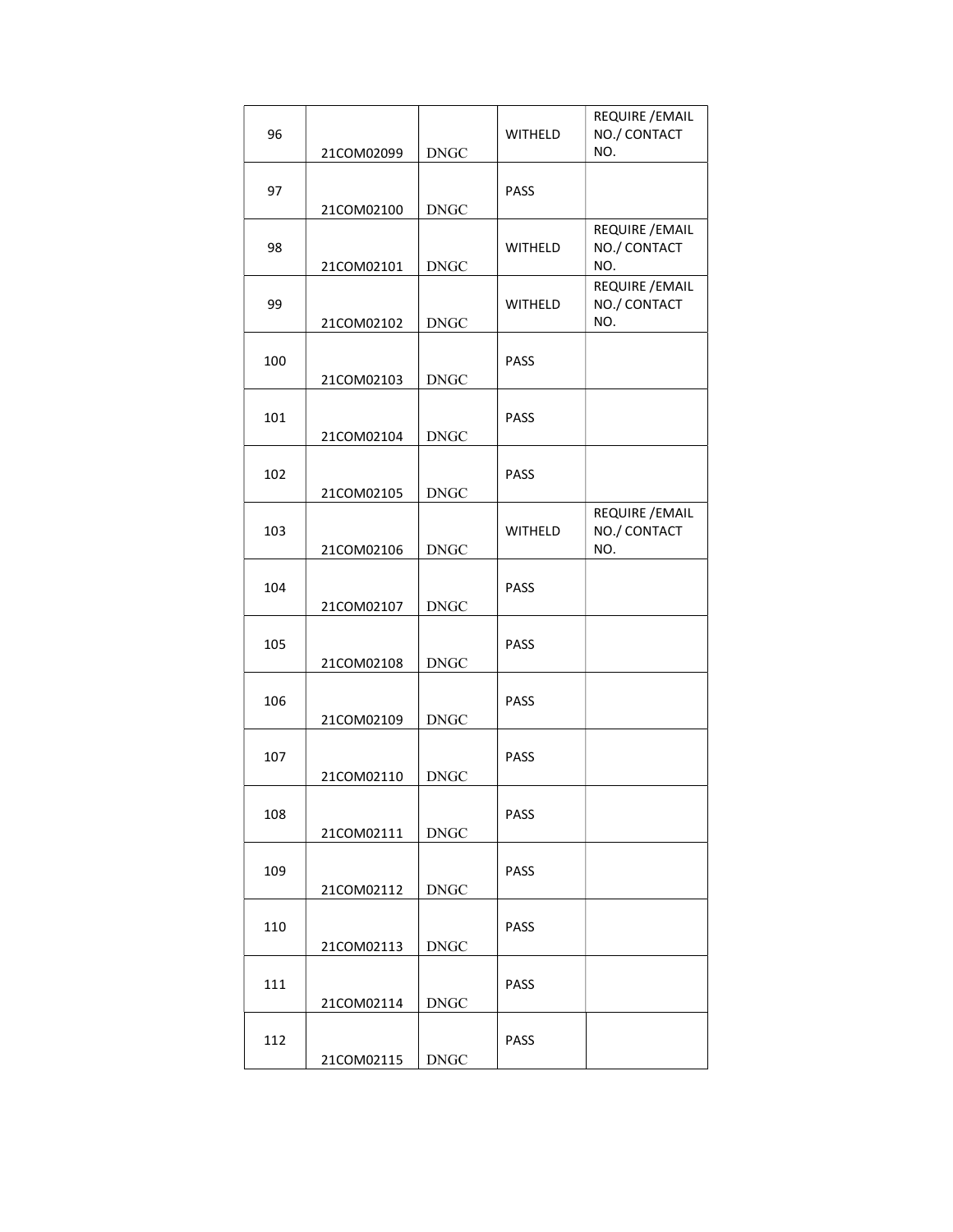| 113 | 21COM02116 | <b>DNGC</b> | PASS           |                                                     |
|-----|------------|-------------|----------------|-----------------------------------------------------|
| 114 | 21COM02117 | <b>DNGC</b> | <b>PASS</b>    |                                                     |
| 115 | 21COM02118 | <b>DNGC</b> | PASS           |                                                     |
| 116 | 21COM02119 | <b>DNGC</b> | PASS           |                                                     |
| 117 | 21COM02121 | <b>DNGC</b> | <b>PASS</b>    |                                                     |
| 118 | 21COM02122 | <b>DNGC</b> | PASS           |                                                     |
| 119 | 21COM02123 | <b>DNGC</b> | PASS           |                                                     |
| 120 | 21COM02124 | <b>DNGC</b> | PASS           |                                                     |
| 121 | 21COM02125 | <b>DNGC</b> | PASS           |                                                     |
| 122 | 21COM02126 | <b>DNGC</b> | PASS           |                                                     |
| 123 | 21COM02127 | <b>DNGC</b> | PASS           |                                                     |
| 124 | 21COM02128 | <b>DNGC</b> | <b>WITHELD</b> | REQUIRE FATHER<br>NAME/EMAIL<br>NO./ CONTACT<br>NO. |
| 125 | 21COM02129 | <b>DNGC</b> | PASS           |                                                     |
| 126 | 21COM02130 | <b>DNGC</b> | <b>PASS</b>    |                                                     |
| 127 | 21COM02132 | <b>DNGC</b> | <b>PASS</b>    |                                                     |
| 128 | 21COM02133 | <b>DNGC</b> | <b>PASS</b>    |                                                     |
| 129 | 21COM02134 | <b>DNGC</b> | <b>PASS</b>    |                                                     |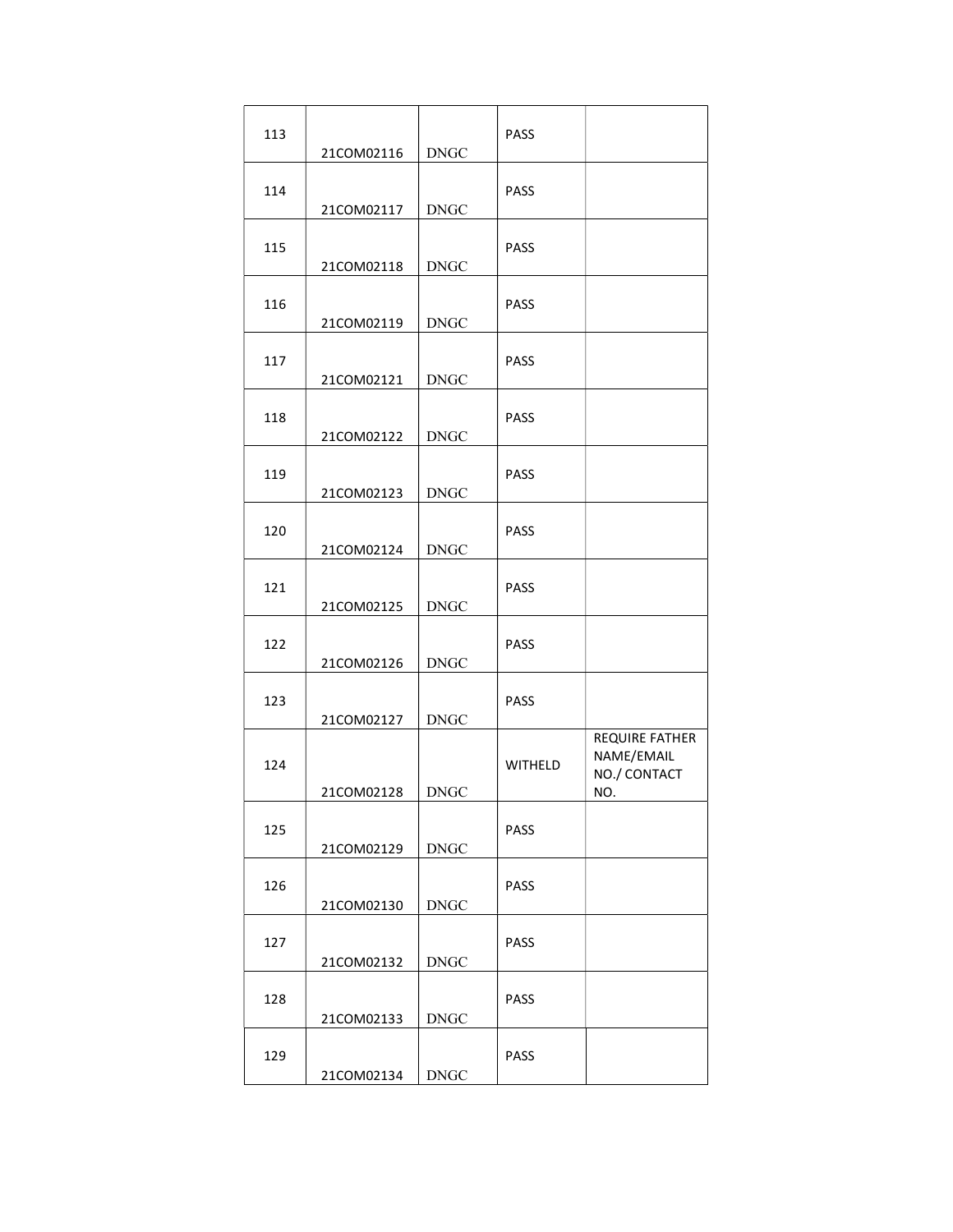| 130 | 21COM02135 | <b>DNGC</b> | PASS           |                                                     |
|-----|------------|-------------|----------------|-----------------------------------------------------|
| 131 | 21COM02136 | <b>DNGC</b> | <b>PASS</b>    |                                                     |
| 132 | 21COM02137 | <b>DNGC</b> | <b>WITHELD</b> | REQUIRE FATHER<br>NAME/EMAIL<br>NO./ CONTACT<br>NO. |
| 133 | 21COM02138 | <b>DNGC</b> | PASS           |                                                     |
| 134 | 21COM02139 | <b>DNGC</b> | <b>PASS</b>    |                                                     |
| 135 | 21COM02140 | <b>DNGC</b> | <b>PASS</b>    |                                                     |
| 136 | 21COM02141 | <b>DNGC</b> | <b>PASS</b>    |                                                     |
| 137 | 21COM02142 | <b>DNGC</b> | <b>PASS</b>    |                                                     |
| 138 | 21COM02143 | <b>DNGC</b> | <b>PASS</b>    |                                                     |
| 139 | 21COM02144 | <b>DNGC</b> | <b>PASS</b>    |                                                     |
| 140 | 21COM02145 | <b>DNGC</b> | PASS           |                                                     |
| 141 | 21COM02146 | <b>DNGC</b> | PASS           |                                                     |
| 142 | 21COM02147 | <b>DNGC</b> | <b>PASS</b>    |                                                     |
| 143 | 21COM02148 | <b>DNGC</b> | <b>PASS</b>    |                                                     |
| 144 | 21COM02149 | <b>DNGC</b> | <b>PASS</b>    |                                                     |
| 145 | 21COM02150 | <b>DNGC</b> | <b>PASS</b>    |                                                     |
| 146 | 21COM02151 | <b>DNGC</b> | <b>PASS</b>    |                                                     |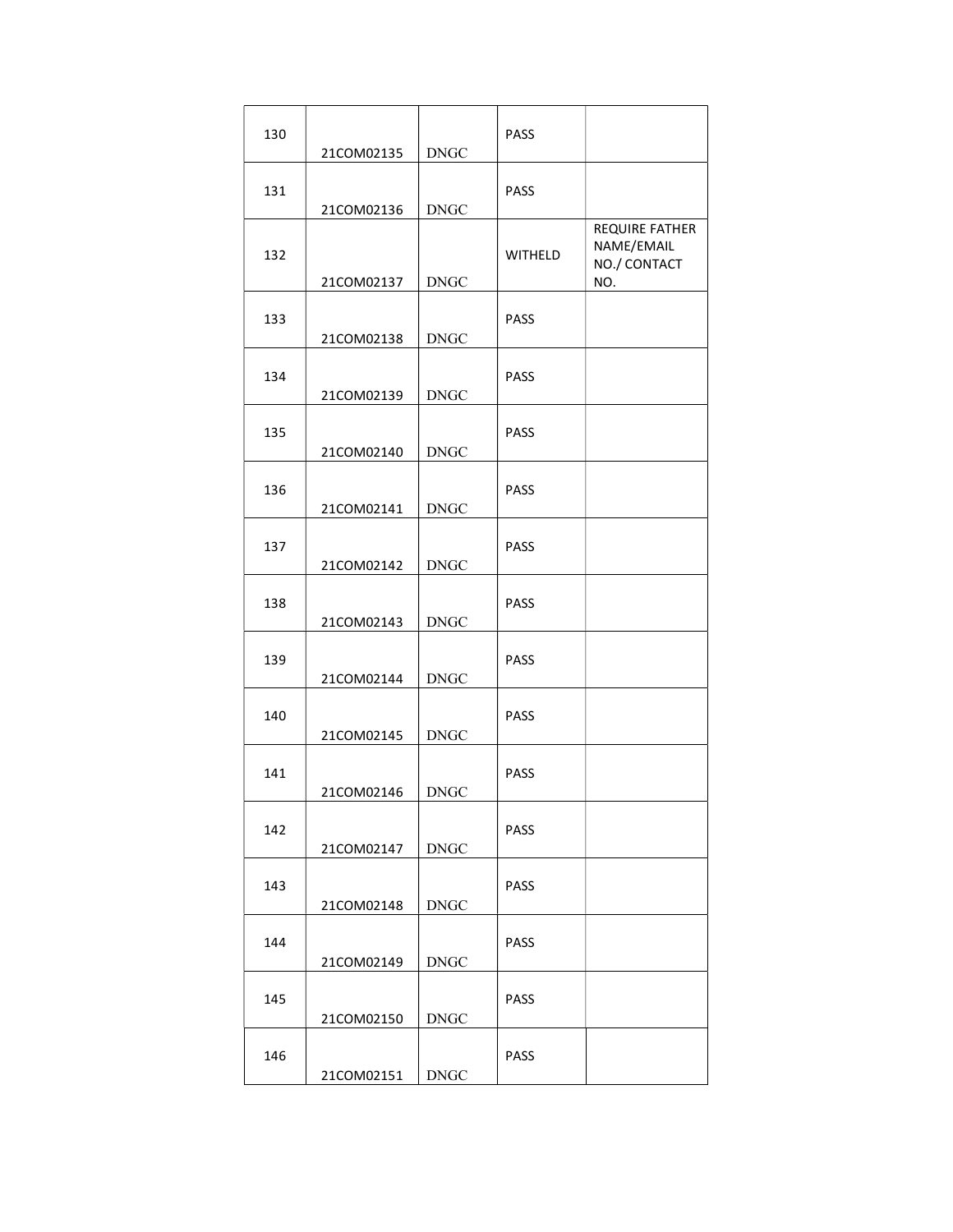| 147 |                          | <b>DNGC</b>           | PASS        |  |
|-----|--------------------------|-----------------------|-------------|--|
| 148 | 21COM02152<br>21COM02154 | <b>DNGC</b>           | <b>PASS</b> |  |
| 149 | 21COM02155               | <b>DNGC</b>           | <b>PASS</b> |  |
| 150 | 21COM02156               | <b>DNGC</b>           | <b>PASS</b> |  |
| 151 | 21COM02157               | <b>DNGC</b>           | <b>PASS</b> |  |
| 152 | 21COM02158               | <b>DNGC</b>           | <b>PASS</b> |  |
| 153 | 21COM02159               | <b>DNGC</b>           | <b>PASS</b> |  |
| 154 | 21COM02160               | <b>DNGC</b>           | <b>PASS</b> |  |
| 155 | 21COM02161               | <b>DNGC</b>           | PASS        |  |
| 156 | 21COM02162               | <b>DNGC</b>           | <b>PASS</b> |  |
| 157 | 21COM02163               | <b>DNGC</b>           | <b>PASS</b> |  |
| 158 | 21COM02164               | <b>DNGC</b>           | PASS        |  |
| 159 | 21COM02165               | $\operatorname{DNGC}$ | <b>PASS</b> |  |
| 160 | 21COM02166               | <b>DNGC</b>           | PASS        |  |
| 161 | 21COM02167               | <b>DNGC</b>           | PASS        |  |
| 162 | 21COM02168               | <b>DNGC</b>           | <b>PASS</b> |  |
| 163 | 21COM02169               | <b>DNGC</b>           | <b>PASS</b> |  |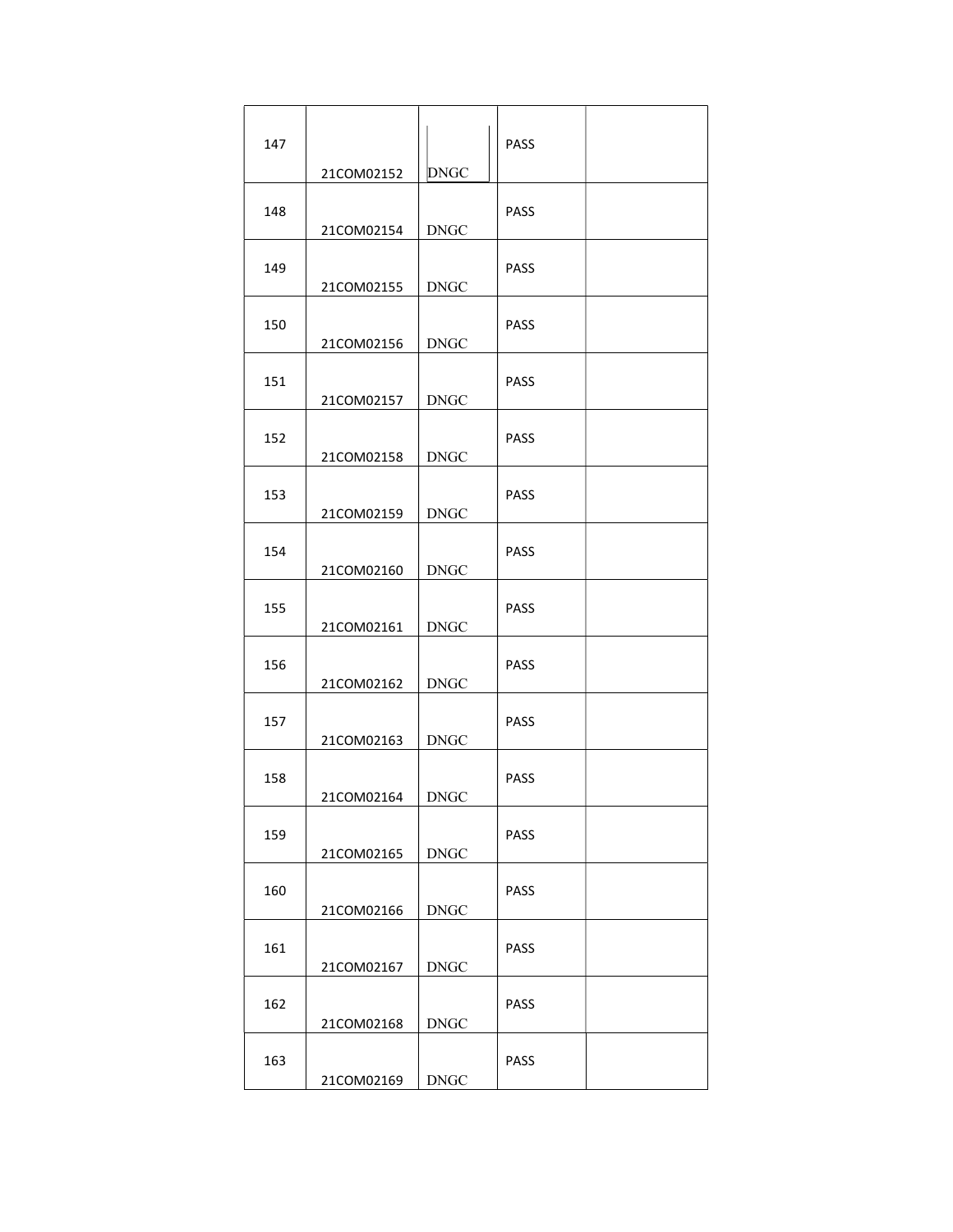| 164            | 21COM02170 | <b>DNGC</b>             | <b>PASS</b> |  |
|----------------|------------|-------------------------|-------------|--|
| 165            | 21COM02171 | <b>DNGC</b>             | <b>PASS</b> |  |
| $\mathbf{1}$   | 21COM08001 | <b>DBC</b>              | <b>PASS</b> |  |
| $\overline{2}$ | 21COM08002 | DBC.                    | <b>PASS</b> |  |
| 3              | 21COM08003 | <b>DBC</b>              | <b>PASS</b> |  |
| 4              | 21COM08004 | <b>DBC</b>              | <b>PASS</b> |  |
| 5              | 21COM08005 | <b>DBC</b>              | <b>PASS</b> |  |
| 6              | 21COM08006 | <b>DBC</b>              | <b>PASS</b> |  |
| 7              | 21COM08007 | <b>DBC</b>              | <b>PASS</b> |  |
| 8              | 21COM08008 | <b>DBC</b>              | <b>PASS</b> |  |
| 9              | 21COM08009 | <b>DBC</b>              | <b>PASS</b> |  |
| 10             | 21COM08010 | <b>DBC</b>              | <b>PASS</b> |  |
| 11             | 21COM08011 | DBC                     | PASS        |  |
| 12             | 21COM08012 | $\overline{\text{DBC}}$ | PASS        |  |
| 13             | 21COM08013 | <b>DBC</b>              | <b>PASS</b> |  |
| 14             | 21COM08014 | DBC                     | <b>PASS</b> |  |
| 15             | 21COM08015 | DBC                     | PASS        |  |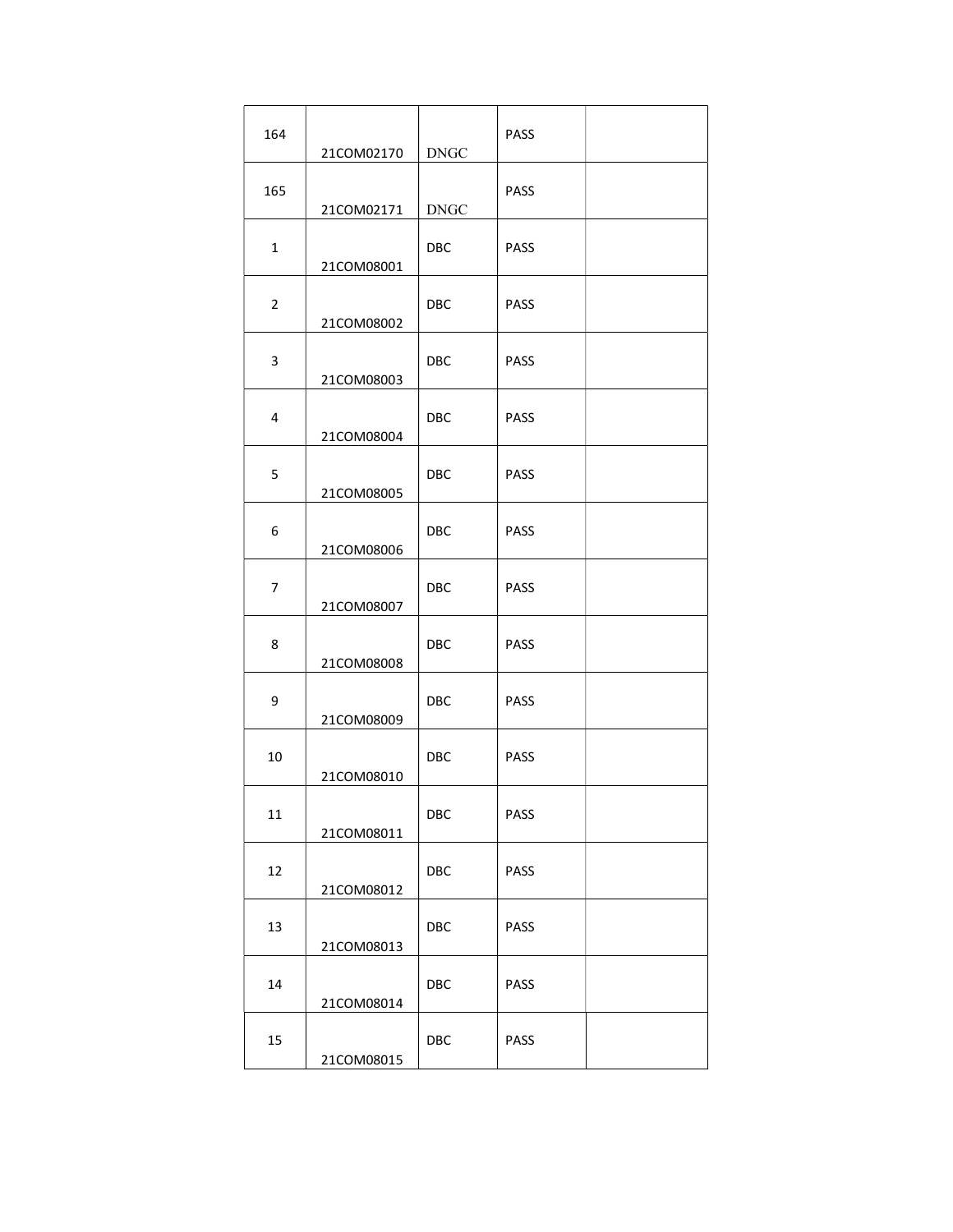| 16 | 21COM08016 | DBC        | <b>PASS</b> |  |
|----|------------|------------|-------------|--|
| 17 | 21COM08017 | <b>DBC</b> | <b>PASS</b> |  |
| 18 | 21COM08018 | <b>DBC</b> | <b>PASS</b> |  |
| 19 | 21COM08019 | <b>DBC</b> | <b>PASS</b> |  |
| 20 | 21COM08020 | <b>DBC</b> | <b>PASS</b> |  |
| 21 | 21COM08021 | <b>DBC</b> | <b>PASS</b> |  |
| 22 | 21COM08022 | <b>DBC</b> | <b>PASS</b> |  |
| 23 | 21COM08023 | <b>DBC</b> | <b>PASS</b> |  |
| 24 | 21COM08024 | <b>DBC</b> | <b>PASS</b> |  |
| 25 | 21COM08025 | <b>DBC</b> | <b>PASS</b> |  |
| 26 | 21COM08026 | <b>DBC</b> | <b>PASS</b> |  |
| 27 | 21COM08027 | <b>DBC</b> | <b>PASS</b> |  |
| 28 | 21COM08028 | DBC        | PASS        |  |
| 29 | 21COM08029 | DBC        | PASS        |  |
| 30 | 21COM08030 | DBC        | PASS        |  |
| 31 | 21COM08031 | <b>DBC</b> | <b>PASS</b> |  |
| 32 | 21COM08032 | DBC        | PASS        |  |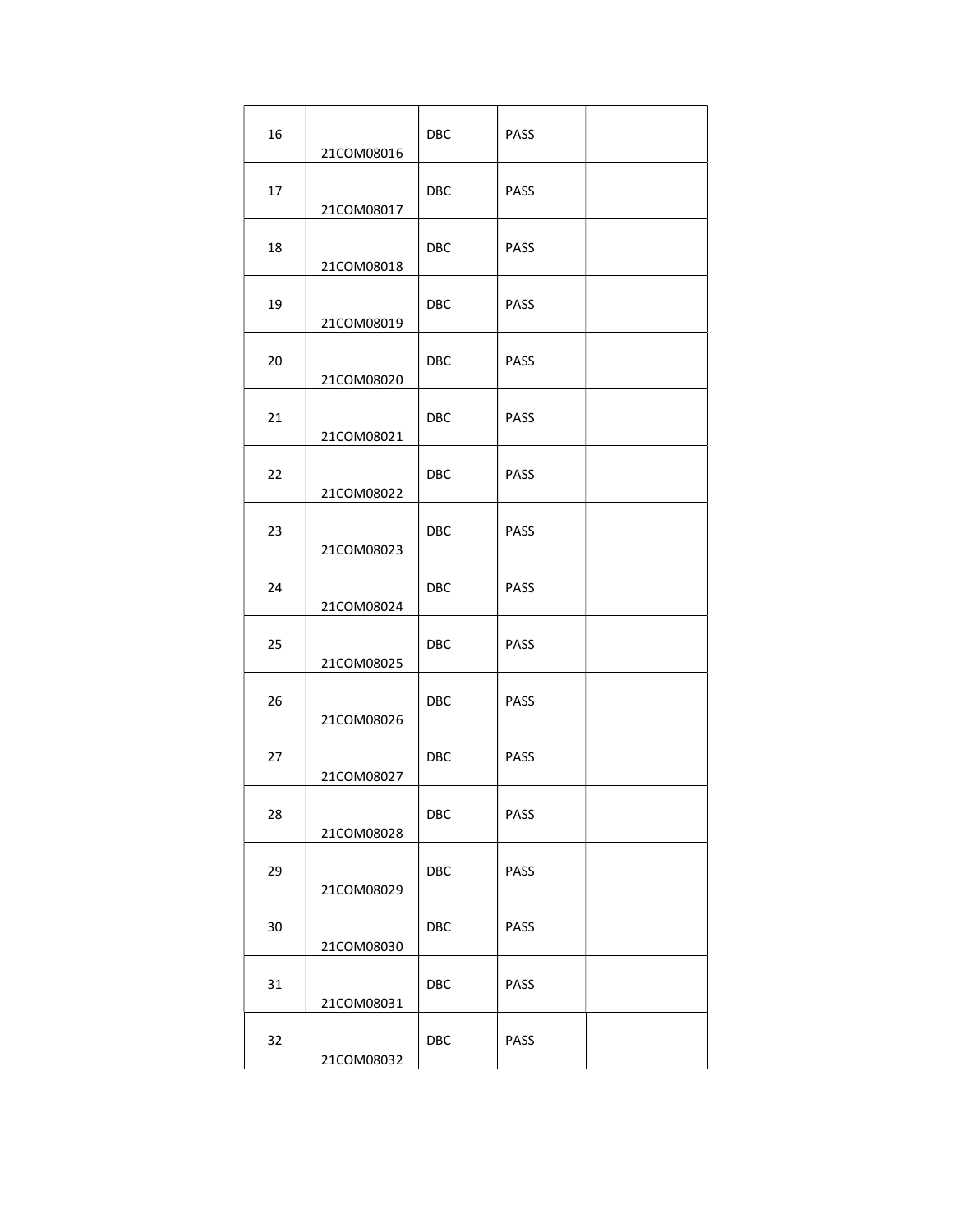| 33 | 21COM08033 | <b>DBC</b> | <b>PASS</b> |  |
|----|------------|------------|-------------|--|
| 34 | 21COM08034 | <b>DBC</b> | <b>PASS</b> |  |
| 35 | 21COM08036 | <b>DBC</b> | <b>PASS</b> |  |
| 36 | 21COM08037 | <b>DBC</b> | <b>PASS</b> |  |
| 37 | 21COM08038 | <b>DBC</b> | <b>PASS</b> |  |
| 38 | 21COM08039 | <b>DBC</b> | <b>PASS</b> |  |
| 39 | 21COM08040 | <b>DBC</b> | <b>PASS</b> |  |
| 40 | 21COM08041 | <b>DBC</b> | <b>PASS</b> |  |
| 41 | 21COM08042 | <b>DBC</b> | <b>PASS</b> |  |
| 42 | 21COM08043 | <b>DBC</b> | <b>PASS</b> |  |
| 43 | 21COM08044 | <b>DBC</b> | <b>PASS</b> |  |
| 44 | 21COM08045 | <b>DBC</b> | <b>PASS</b> |  |
| 45 | 21COM08046 | DBC        | PASS        |  |
| 46 | 21COM08047 | DBC        | PASS        |  |
| 47 | 21COM08048 | DBC        | PASS        |  |
| 48 | 21COM08049 | DBC        | <b>PASS</b> |  |
| 49 | 21COM08050 | DBC        | PASS        |  |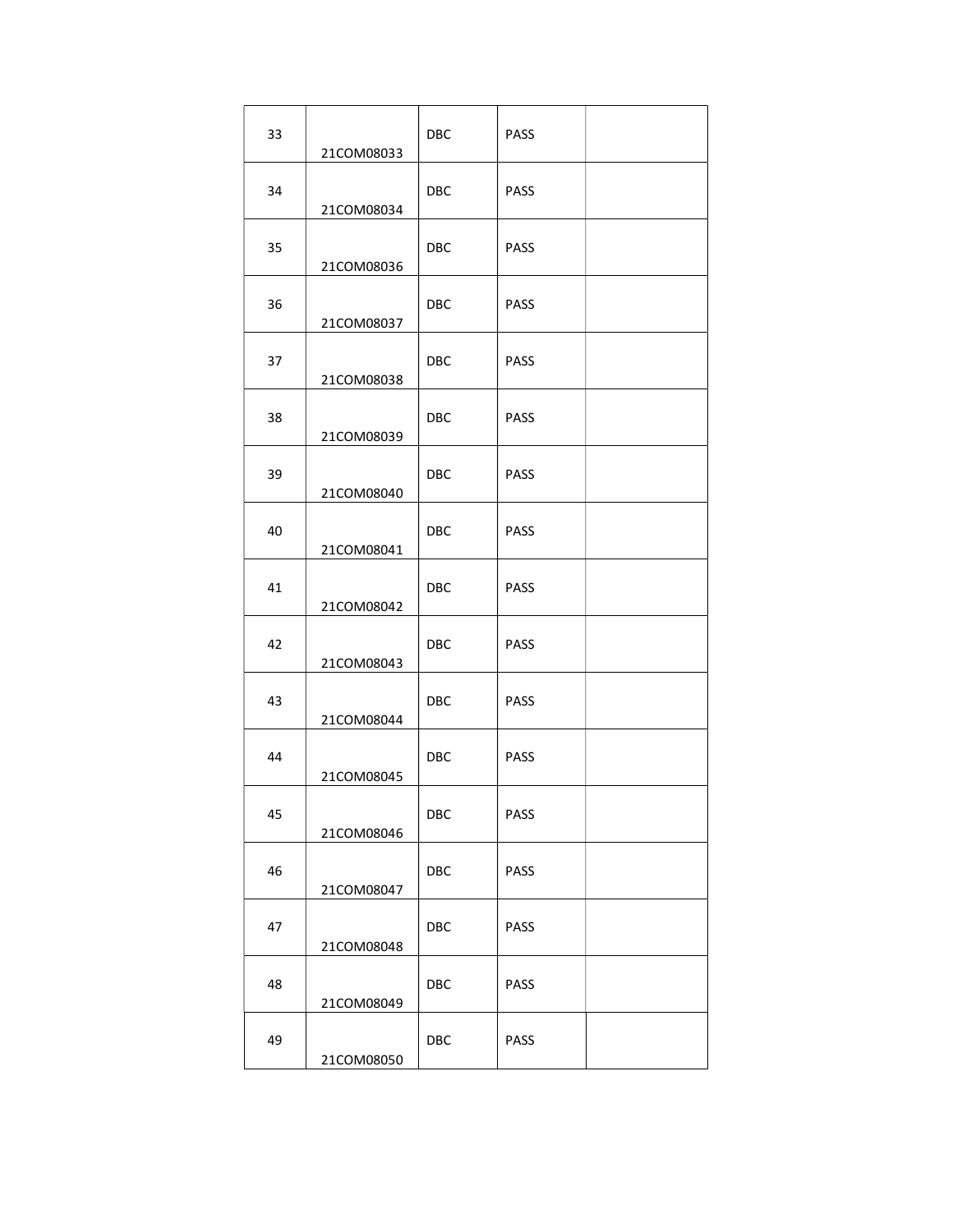| 50 | 21COM08051 | <b>DBC</b> | <b>PASS</b> |  |
|----|------------|------------|-------------|--|
| 51 | 21COM08052 | <b>DBC</b> | <b>PASS</b> |  |
| 52 | 21COM08053 | <b>DBC</b> | <b>PASS</b> |  |
| 53 | 21COM08054 | <b>DBC</b> | <b>PASS</b> |  |
| 54 | 21COM08055 | <b>DBC</b> | <b>PASS</b> |  |
| 55 | 21COM08056 | <b>DBC</b> | <b>PASS</b> |  |
| 56 | 21COM08057 | <b>DBC</b> | <b>PASS</b> |  |
| 57 | 21COM08058 | <b>DBC</b> | <b>PASS</b> |  |
| 58 | 21COM08059 | <b>DBC</b> | <b>PASS</b> |  |
| 59 | 21COM08060 | <b>DBC</b> | <b>PASS</b> |  |
| 60 | 21COM08061 | <b>DBC</b> | <b>PASS</b> |  |
| 61 | 21COM08062 | <b>DBC</b> | <b>PASS</b> |  |
| 62 | 21COM08063 | DBC        | PASS        |  |
| 63 | 21COM08064 | DBC        | PASS        |  |
| 64 | 21COM08065 | DBC        | PASS        |  |
| 65 | 21COM08066 | DBC        | <b>PASS</b> |  |
| 66 | 21COM08067 | DBC        | PASS        |  |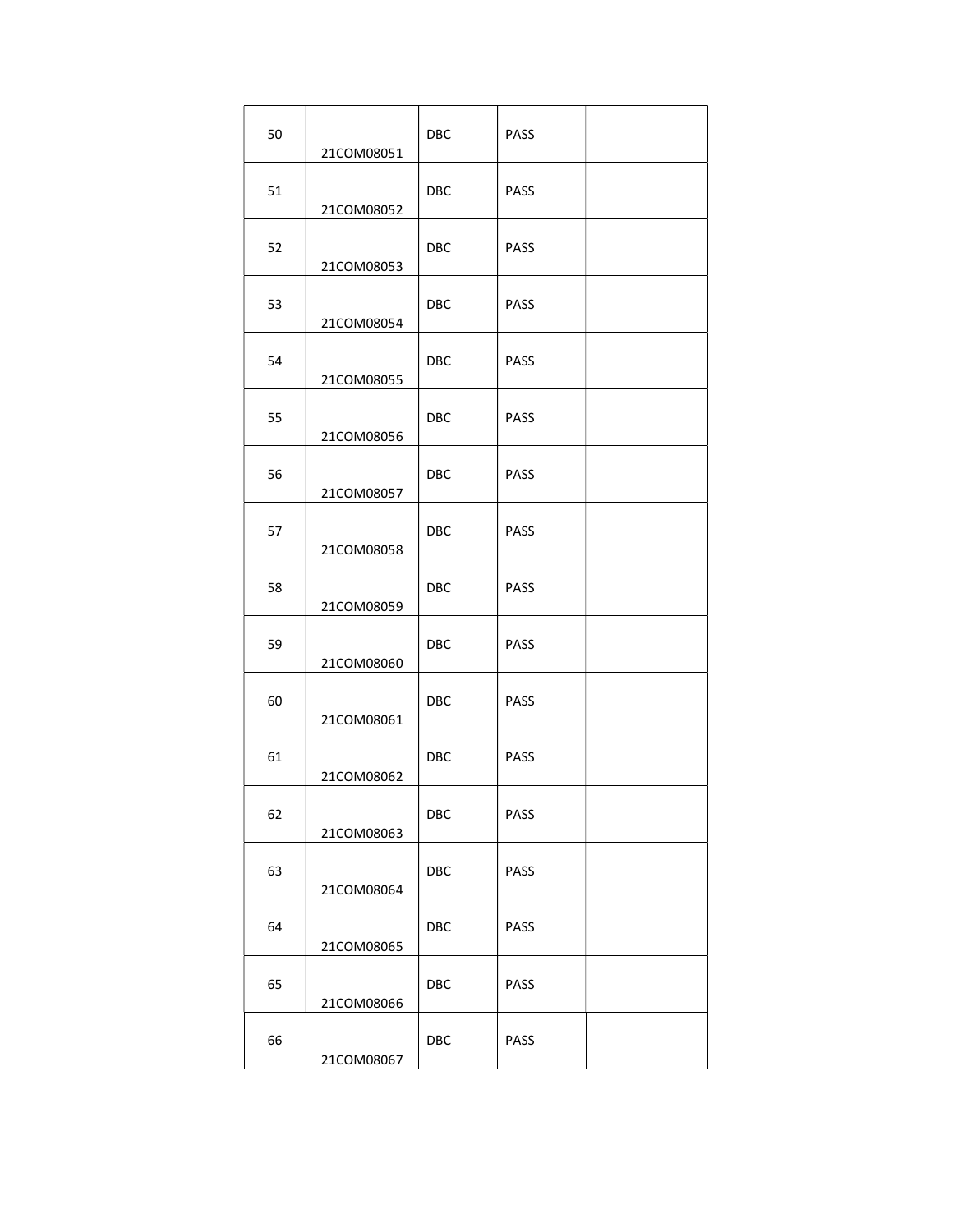| 67             | 21COM08068 | <b>DBC</b>  | <b>PASS</b> |              |
|----------------|------------|-------------|-------------|--------------|
| $\mathbf{1}$   | 21COM25001 | MLBC        | WITHELD     | REGISTRATION |
| $\overline{2}$ | 21COM25002 | <b>MLBC</b> | <b>PASS</b> |              |
| 3              | 21COM25003 | <b>MLBC</b> | WITHELD     | REGISTRATION |
| $\mathbf{1}$   | 21COM10001 | SCC         | <b>PASS</b> |              |
| $\overline{2}$ | 21COM10002 | <b>SCC</b>  | <b>PASS</b> |              |
| 3              | 21COM10003 | <b>SCC</b>  | <b>PASS</b> |              |
| 4              | 21COM10004 | <b>SCC</b>  | <b>PASS</b> |              |
| 5              | 21COM10005 | <b>SCC</b>  | <b>PASS</b> |              |
| 6              | 21COM10006 | SCC         | <b>PASS</b> |              |
| 7              | 21COM10007 | <b>SCC</b>  | <b>PASS</b> |              |
| 8              | 21COM10008 | <b>SCC</b>  | <b>PASS</b> |              |
| 9              | 21COM10009 | SCC         | PASS        |              |
| $10\,$         | 21COM10010 | SCC         | PASS        |              |
| $11\,$         | 21COM10011 | SCC         | PASS        |              |
| 12             | 21COM10012 | SCC         | <b>PASS</b> |              |
| 13             | 21COM10013 | SCC         | WITHELD     |              |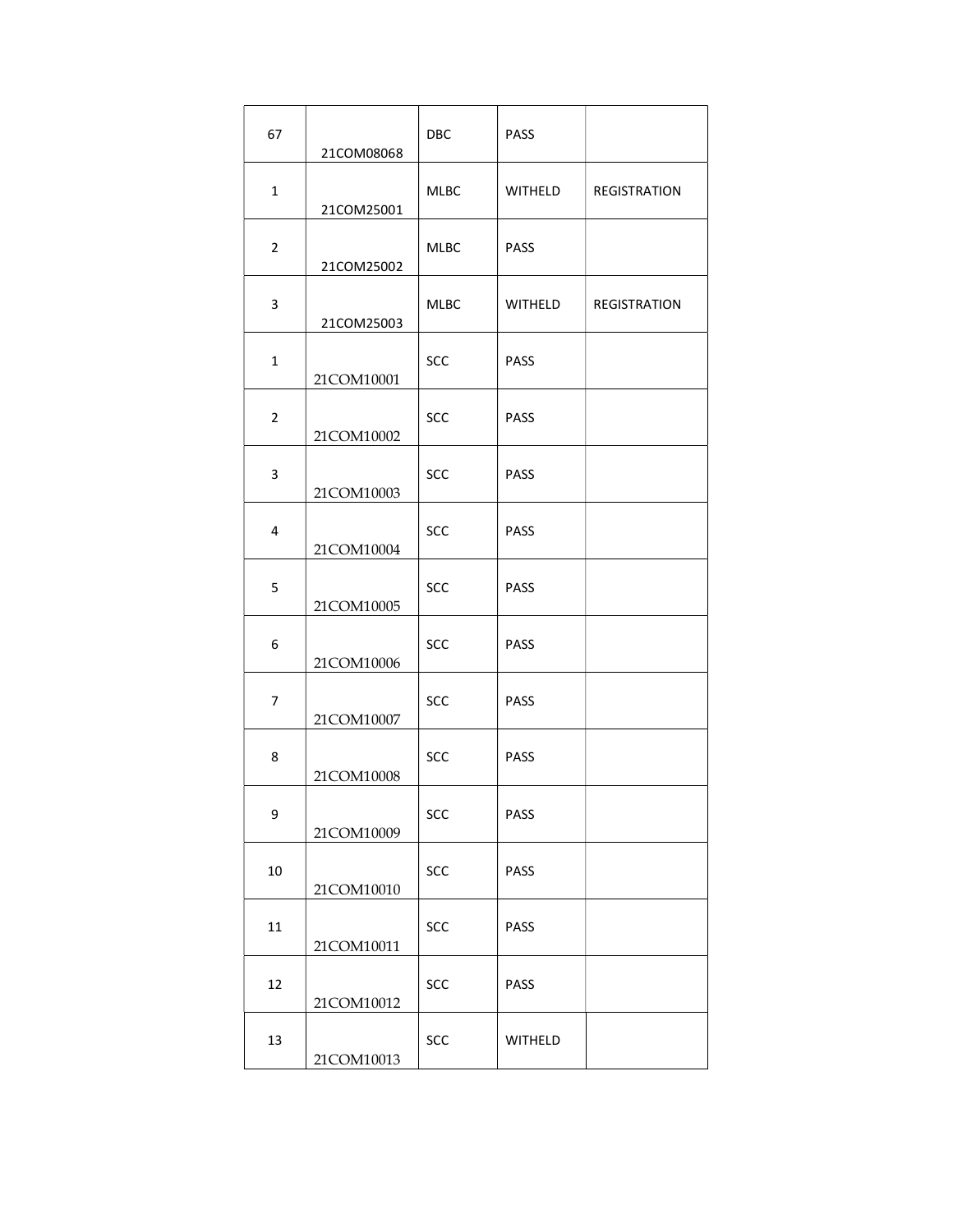| 14             | 21COM10014 | SCC         | <b>PASS</b> |  |
|----------------|------------|-------------|-------------|--|
| 15             | 21COM10015 | <b>SCC</b>  | <b>PASS</b> |  |
| 16             | 21COM10016 | <b>SCC</b>  | <b>PASS</b> |  |
| 37             | 21COM10017 | <b>SCC</b>  | <b>PASS</b> |  |
| 18             | 21COM10018 | <b>SCC</b>  | <b>PASS</b> |  |
| 19             | 21COM10019 | <b>SCC</b>  | <b>PASS</b> |  |
| 20             | 21COM10020 | <b>SCC</b>  | <b>PASS</b> |  |
| $\mathbf{1}$   | 21COM05001 | <b>DPGC</b> | <b>PASS</b> |  |
| $\overline{2}$ | 21COM05002 | <b>DPGC</b> | <b>PASS</b> |  |
| 3              | 21COM05003 | <b>DPGC</b> | <b>PASS</b> |  |
| $\overline{4}$ | 21COM05004 | <b>DPGC</b> | <b>PASS</b> |  |
| 5              | 21COM05005 | <b>DPGC</b> | <b>PASS</b> |  |
| 6              | 21COM05006 | <b>DPGC</b> | <b>PASS</b> |  |
| 7              | 21COM05007 | <b>DPGC</b> | <b>PASS</b> |  |
| 8              | 21COM05008 | <b>DPGC</b> | <b>PASS</b> |  |
| 9              | 21COM05009 | <b>DPGC</b> | <b>PASS</b> |  |
| 10             | 21COM05010 | <b>DPGC</b> | PASS        |  |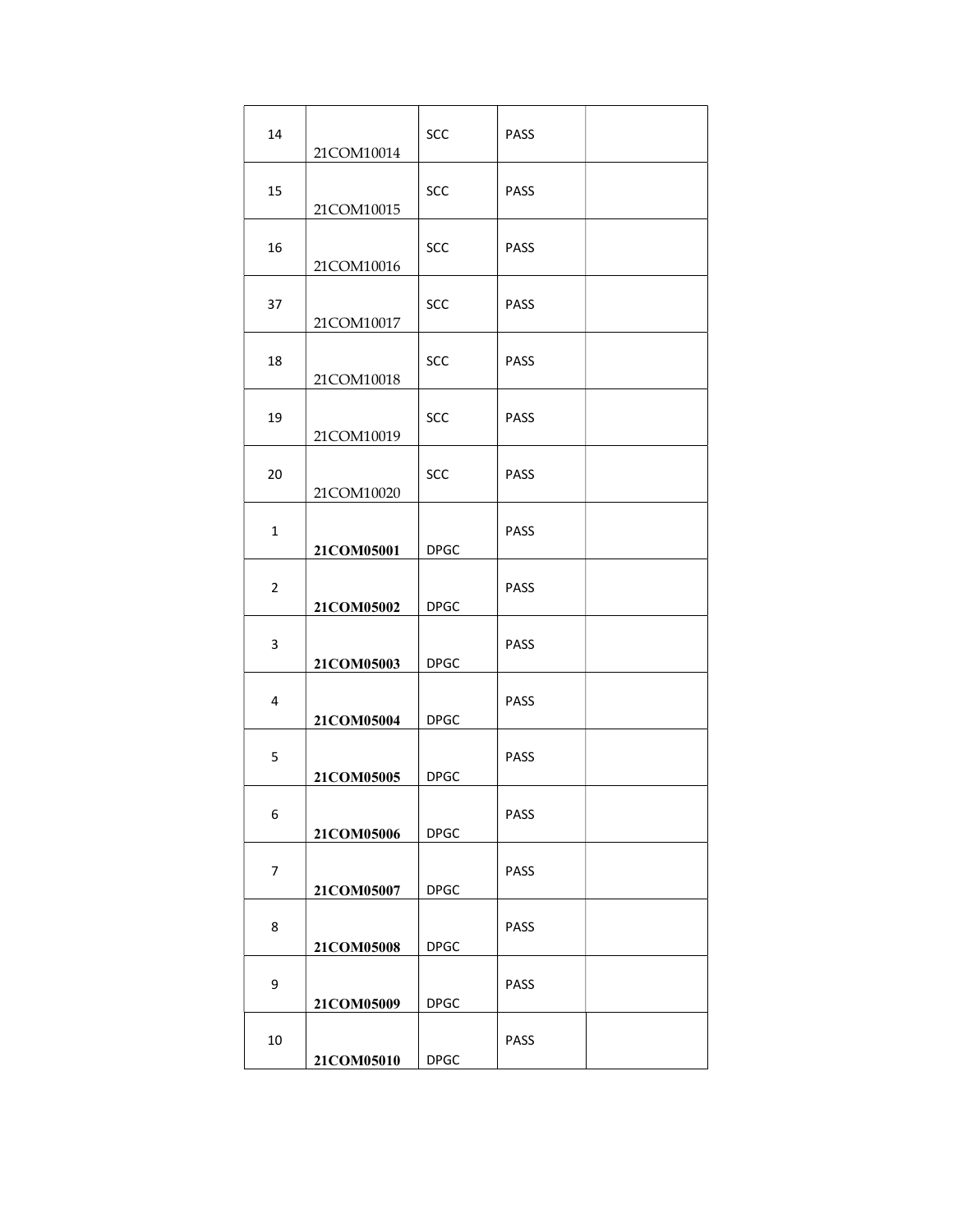| 11             | 21COM05011 | <b>DPGC</b> | <b>PASS</b> |                     |
|----------------|------------|-------------|-------------|---------------------|
| $\mathbf 1$    | 21COM03001 | <b>IGGC</b> | WITHELD     | <b>REGISTRATION</b> |
| $\overline{2}$ | 21COM03002 | <b>IGGC</b> | <b>PASS</b> |                     |
| 3              | 21COM03003 | <b>IGGC</b> | <b>PASS</b> |                     |
| 4              | 21COM03005 | <b>IGGC</b> | <b>PASS</b> |                     |
| 5              | 21COM03006 | <b>IGGC</b> | <b>PASS</b> |                     |
| 6              | 21COM03007 | <b>IGGC</b> | <b>PASS</b> |                     |
| 7              | 21COM03008 | <b>IGGC</b> | <b>PASS</b> |                     |
| 8              | 21COM03010 | <b>IGGC</b> | <b>PASS</b> |                     |
| 9              | 21COM03011 | <b>IGGC</b> | <b>PASS</b> |                     |
| 10             | 21COM03012 | <b>IGGC</b> | <b>PASS</b> |                     |
| 11             | 21COM03013 | <b>IGGC</b> | <b>PASS</b> |                     |
| 12             | 21COM03015 | <b>IGGC</b> | PASS        |                     |
| 13             | 21COM03016 | <b>IGGC</b> | PASS        |                     |
| 14             | 21COM03017 | <b>IGGC</b> | <b>PASS</b> |                     |
| 15             | 21COM03018 | <b>IGGC</b> | PASS        |                     |
| 16             | 21COM03019 | <b>IGGC</b> | PASS        |                     |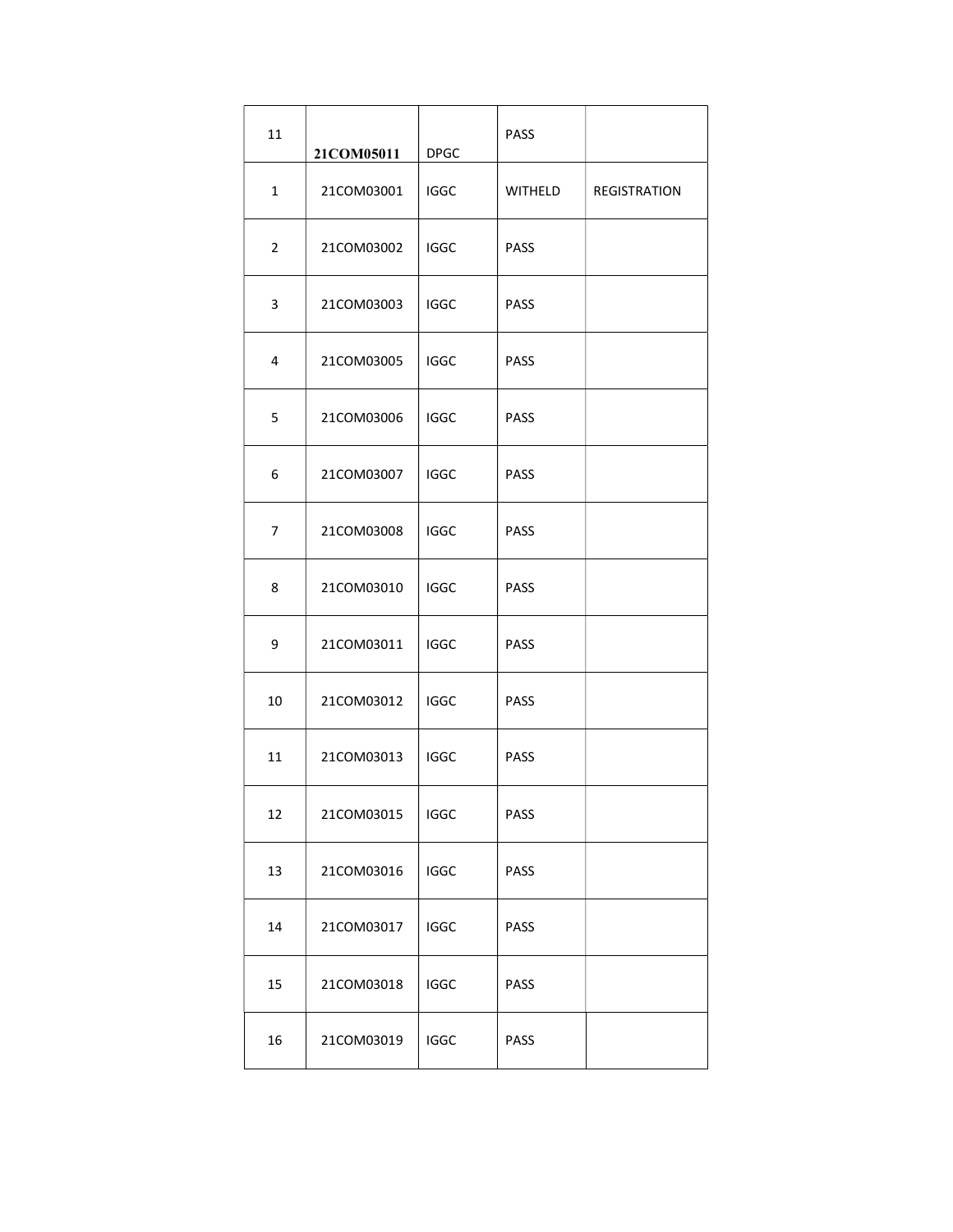| 17 | 21COM03021 | <b>IGGC</b> | PASS        |  |
|----|------------|-------------|-------------|--|
| 18 | 21COM03022 | IGGC        | <b>PASS</b> |  |
| 19 | 21COM03023 | <b>IGGC</b> | <b>PASS</b> |  |
| 20 | 21COM03024 | <b>IGGC</b> | <b>PASS</b> |  |
| 21 | 21COM03025 | <b>IGGC</b> | <b>PASS</b> |  |
| 22 | 21COM03026 | <b>IGGC</b> | <b>PASS</b> |  |
| 23 | 21COM03027 | <b>IGGC</b> | <b>PASS</b> |  |
| 24 | 21COM03028 | <b>IGGC</b> | <b>PASS</b> |  |
| 25 | 21COM03029 | <b>IGGC</b> | <b>PASS</b> |  |
| 26 | 21COM03030 | <b>IGGC</b> | PASS        |  |
| 27 | 21COM03031 | <b>IGGC</b> | PASS        |  |
| 28 | 21COM03032 | <b>IGGC</b> | <b>PASS</b> |  |
| 29 | 21COM03033 | <b>IGGC</b> | PASS        |  |
| 30 | 21COM03034 | <b>IGGC</b> | PASS        |  |
| 31 | 21COM03036 | IGGC        | PASS        |  |
| 32 | 21COM03038 | <b>IGGC</b> | PASS        |  |
| 33 | 21COM03040 | <b>IGGC</b> | PASS        |  |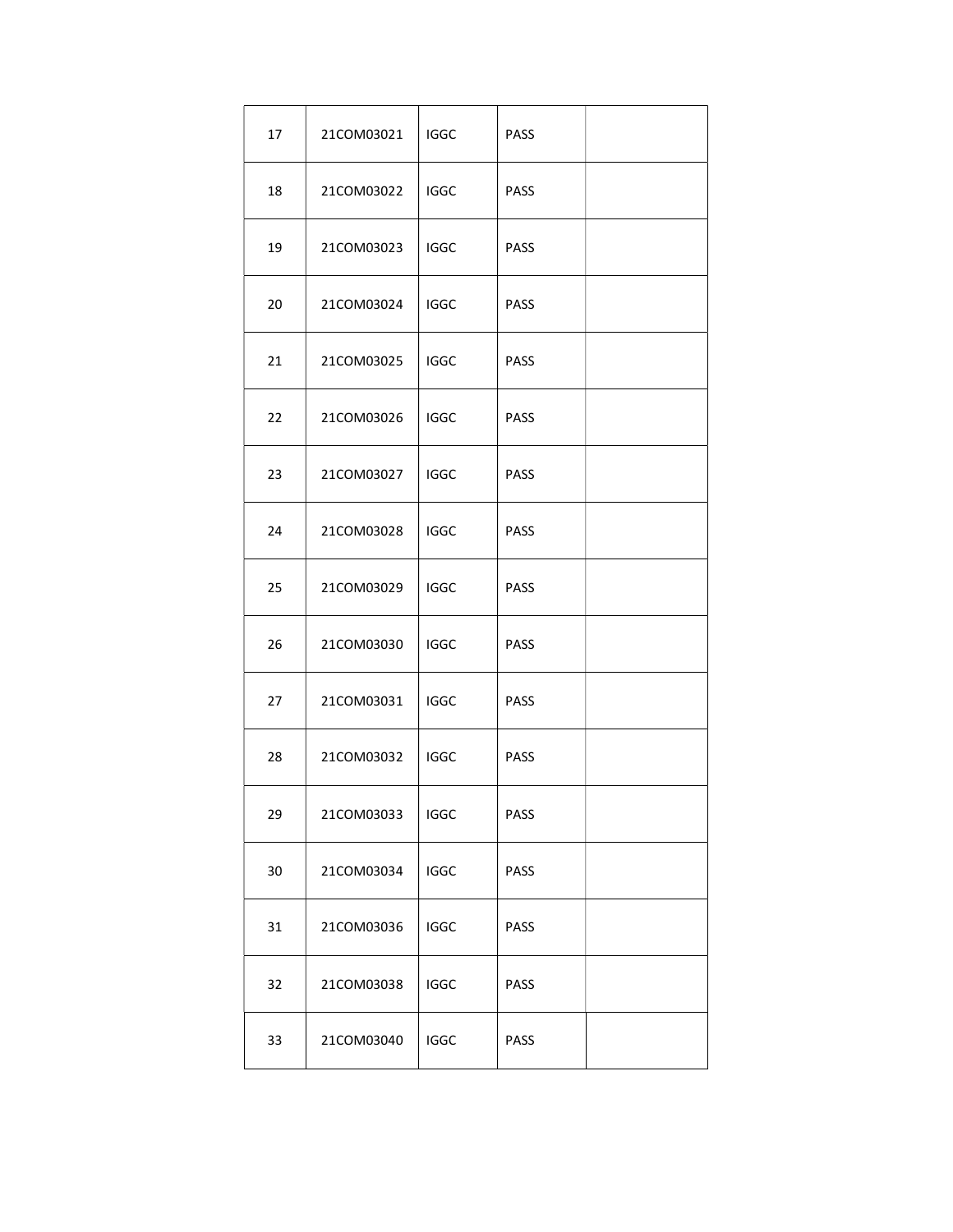| 34             | 21COM03041 | <b>IGGC</b> | PASS        |  |
|----------------|------------|-------------|-------------|--|
| 35             | 21COM03042 | IGGC        | <b>PASS</b> |  |
| 36             | 21COM03043 | IGGC        | <b>PASS</b> |  |
| 37             | 21COM03044 | <b>IGGC</b> | <b>PASS</b> |  |
| 38             | 21COM03045 | <b>IGGC</b> | <b>PASS</b> |  |
| $\mathbf{1}$   | 21COM27001 | <b>VUBC</b> | <b>PASS</b> |  |
| $\overline{2}$ | 21COM27002 | <b>VUBC</b> | <b>PASS</b> |  |
| 3              | 21COM27003 | <b>VUBC</b> | <b>PASS</b> |  |
| 4              | 21COM27004 | <b>VUBC</b> | PASS        |  |
| 5              | 21COM27005 | <b>VUBC</b> | <b>PASS</b> |  |
| 6              | 21COM27006 | <b>VUBC</b> | <b>PASS</b> |  |
| 7              | 21COM27007 | <b>VUBC</b> | <b>PASS</b> |  |
| 8              | 21COM27008 | <b>VUBC</b> | PASS        |  |
| 9              | 21COM27009 | <b>VUBC</b> | PASS        |  |
| $10\,$         | 21COM27010 | <b>VUBC</b> | PASS        |  |
| $11\,$         | 21COM27011 | <b>VUBC</b> | PASS        |  |
| 12             | 21COM27012 | <b>VUBC</b> | PASS        |  |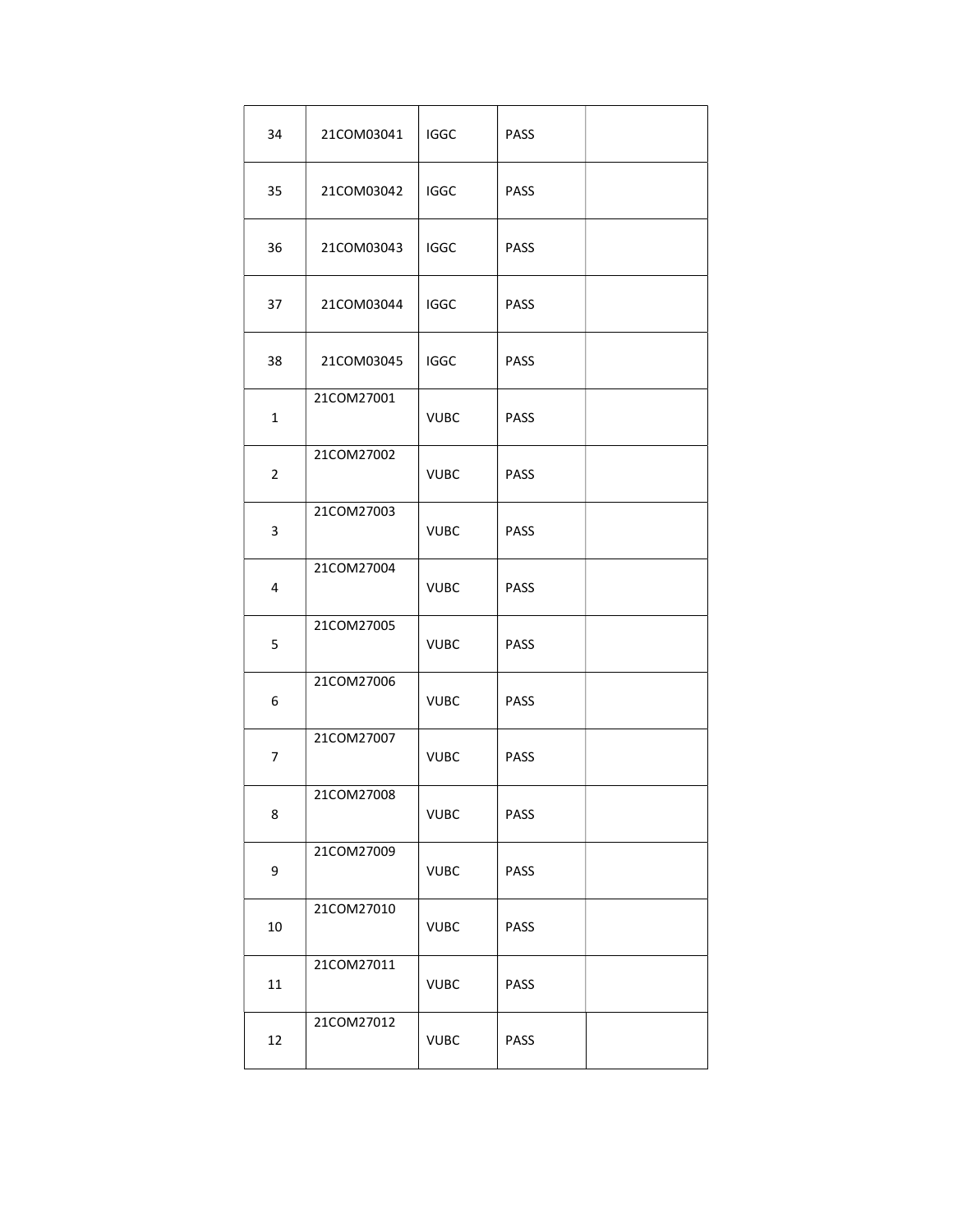|                | 21COM27013 |             |             |                                |
|----------------|------------|-------------|-------------|--------------------------------|
| 13             |            | <b>VUBC</b> | <b>PASS</b> |                                |
| 14             | 21COM27014 | <b>VUBC</b> | <b>PASS</b> |                                |
|                |            |             |             |                                |
| 15             | 21COM27015 | <b>VUBC</b> | <b>PASS</b> |                                |
|                | 21COM27016 |             |             |                                |
| 16             |            | <b>VUBC</b> | <b>PASS</b> |                                |
|                |            |             |             |                                |
| $\mathbf{1}$   | 21COM04001 | GCB         | <b>PASS</b> |                                |
| $\overline{2}$ |            |             |             |                                |
|                | 21COM04002 | GCB         | PASS        |                                |
| 3              |            |             |             |                                |
|                | 21COM04003 | GCB         | PASS        |                                |
| 4              |            |             |             |                                |
|                | 21COM04004 | GCB         | PASS        |                                |
| 5              | 19C19008   | <b>GCB</b>  | PASS        |                                |
| $\mathbf 1$    | 21COM26001 | WRGC        | <b>PASS</b> |                                |
|                |            |             |             |                                |
| $\overline{2}$ | 21COM26002 | WRGC        | <b>PASS</b> |                                |
|                |            |             |             |                                |
| 3              | 21COM26003 | WRGC        | WIHTHELD    | REQUIRE<br><b>REGISTRATION</b> |
|                |            |             |             |                                |
| 4              | 21COM26004 | WRGC        | PASS        |                                |
| 5              | 21COM26005 | WRGC        | PASS        |                                |
|                |            |             |             |                                |
| 6              | 21COM26006 | WRGC        | PASS        |                                |
|                |            |             |             |                                |
| 7              | 21COM26007 | WRGC        | PASS        |                                |

 ( Dr. Bijay Raji) Controller of Examinations